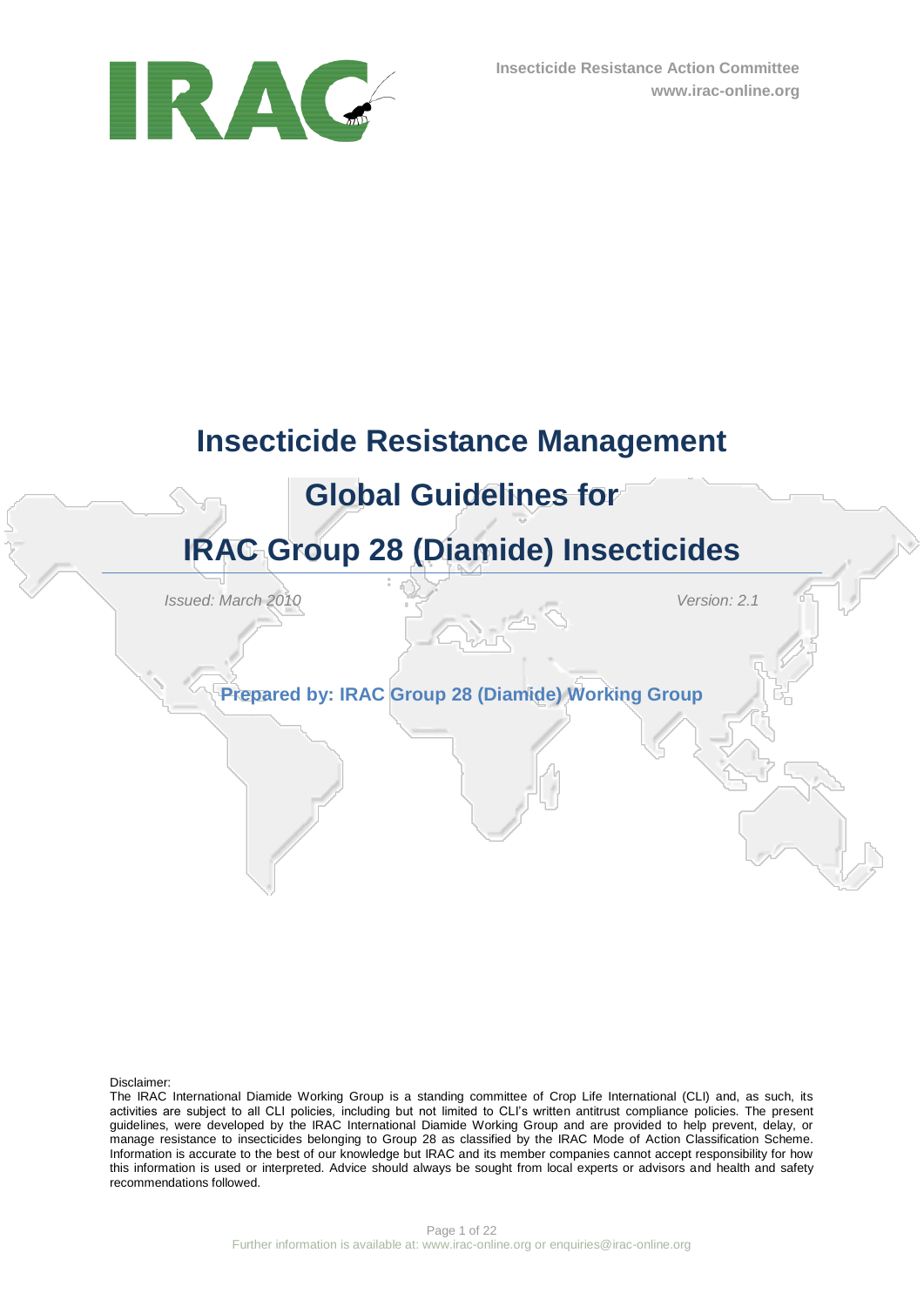k.

## **Contents**

|                                                        | Page           |
|--------------------------------------------------------|----------------|
| Summary                                                | 3              |
| <b>Risk of Resistance Development</b>                  | $\overline{4}$ |
| Global IRM Principles for Group 28 Insecticides        | 5              |
| <b>Examples of Recommended Rotational Programs</b>     |                |
| Diagram 1 (Annual Crops)                               |                |
| Diagram 2 (Perennial Crops)                            |                |
| Appendices:                                            |                |
| New Mode of Action                                     | 11             |
| П.<br>What is Resistance and Cross-resistance          |                |
| Ш.<br><b>IRAC IRM Principles</b>                       |                |
| IV.<br><b>Action Plan To Address Insect Resistance</b> |                |
| <b>IRAC Mode of Action Classification Table</b><br>V.  | 15             |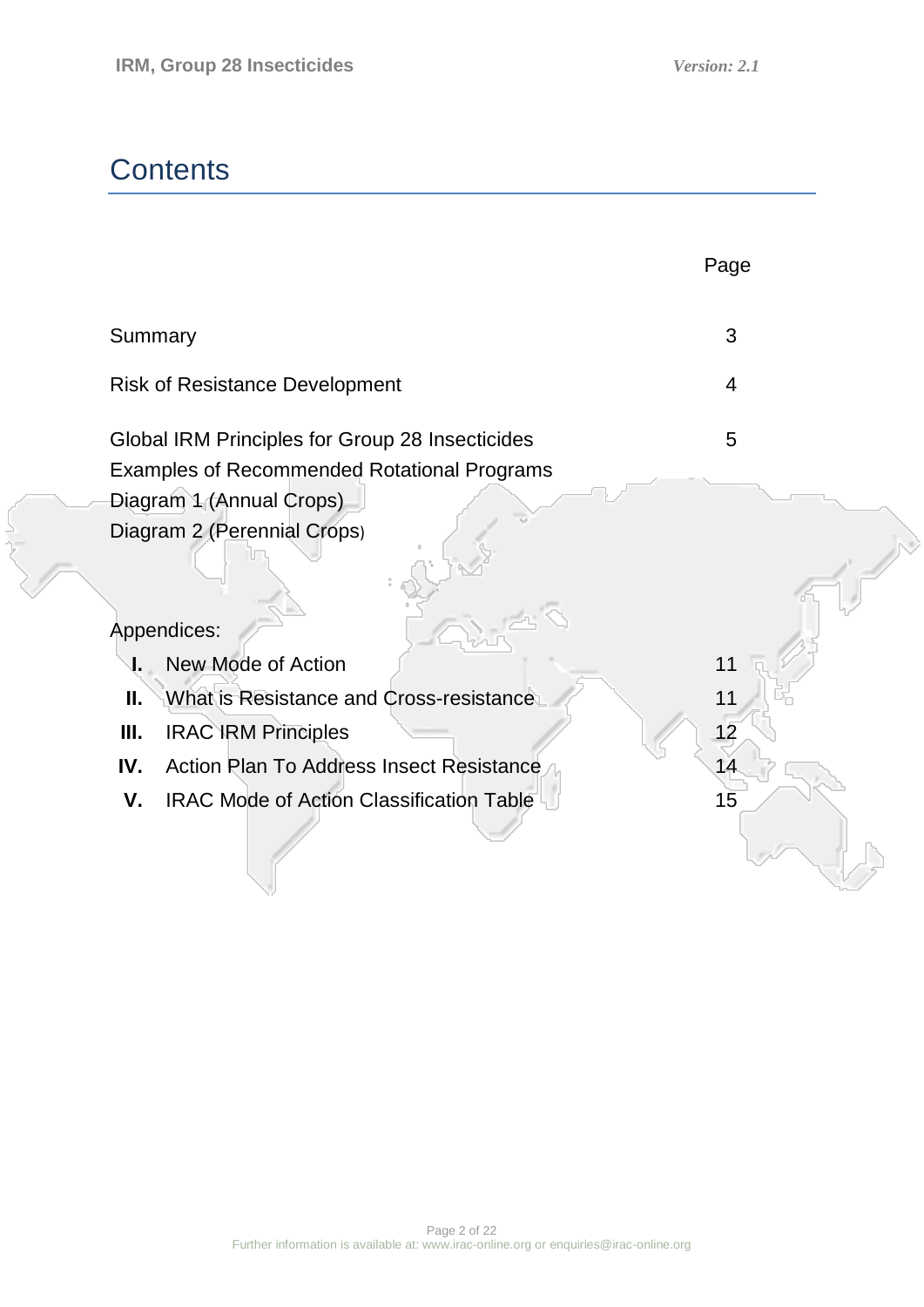## Summary

**IRAC International "Group 28 Working Group" supports the IRAC General Principles of Insecticide Resistance Management (see Appendix III). The Resistance Management Guidelines contained in this document complement the IRAC General Principles, and are specifically aimed at properly managing the susceptibility of target insect pest populations to Group 28 Insecticides (see reference table of IRAC Mode of Action Classification, Appendix IV). These general guidelines are a reference document for the IRAC Country Groups and other regional IRM groups as they develop language for their local labels, rotational strategies, product positioning, and portfolio integration. Local guidelines should not be less restrictive but may be more restrictive than the Guidelines in this document.**

**To prevent the development and spread of insecticide resistance, Group 28 Insecticides should not be used exclusively in one crop season to numerous generations of the same target pest. It is fundamentally important that applications of Group 28 Insecticides are alternated with non-Group 28 insecticides that are effective against the target species and control the insect pest by a different mode of action (MOA). Always follow label recommendations on dose, water volumes, spray timing, and additional locally specific IRM guidelines.**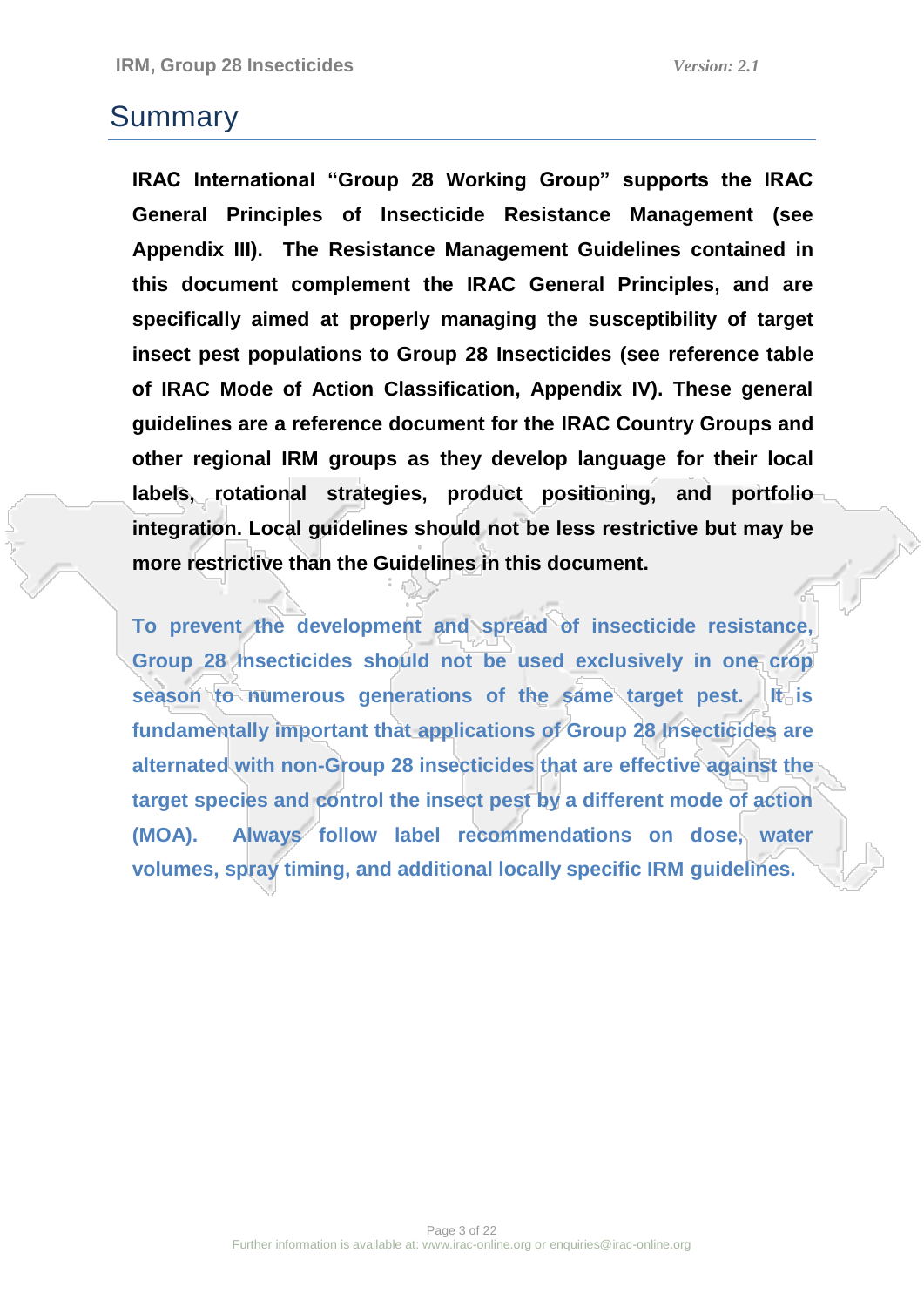## Risk of Resistance Development

There are currently no recorded cases of insect resistance to IRAC Group 28 insecticides. However, as of time of writing, the number of granted registrations for these products is limited. As registrations and product use increases, so will the risk of resistance development.

Factors that may contribute to the development of resistance to Group 28 Insecticides:

- **Long residual activity: Group 28 insecticides are highly effective and can provide long residual activity depending on method of application and rate used. While these characteristics are desirable, if not properly managed, they can impose significant selection pressure on a target pest population. This can decrease the susceptibility of selected pest populations in a relatively short period of time.**
- **Risk for cross-resistance: Group 28 Insecticides have a unique mode of action and novel chemical structure types and thus,** *"target site crossresistance"* **(see Appendix II) is most-likely a lower risk than resistance resulting from enhanced enzymatic metabolism by individuals within the pest population. Such metabolic resistance mechanisms may confer**  *"metabolic cross-resistance"* **to unique and novel insecticides such as those in Group 28.**
- **Multiple Group 28 products commercially available: At the time of writing there are four companies (Bayer CropScience, DuPont, Nihon Nohyaku, and Syngenta) that have developed and registered products containing a Group 28 Insecticide. This increases the challenge of maintaining susceptible populations and requires discipline in implementing coordinated IRM programs through inter-company cooperative efforts.**
- **Wide natural variation in susceptibility: Baseline susceptibility monitoring studies have highlighted the existence of natural variability in the susceptibility of some target pest species among tested populations worldwide. This highlights the need for end users to follow local recommended application guidelines and follow recommended resistance management programs to ensure long term effective control.**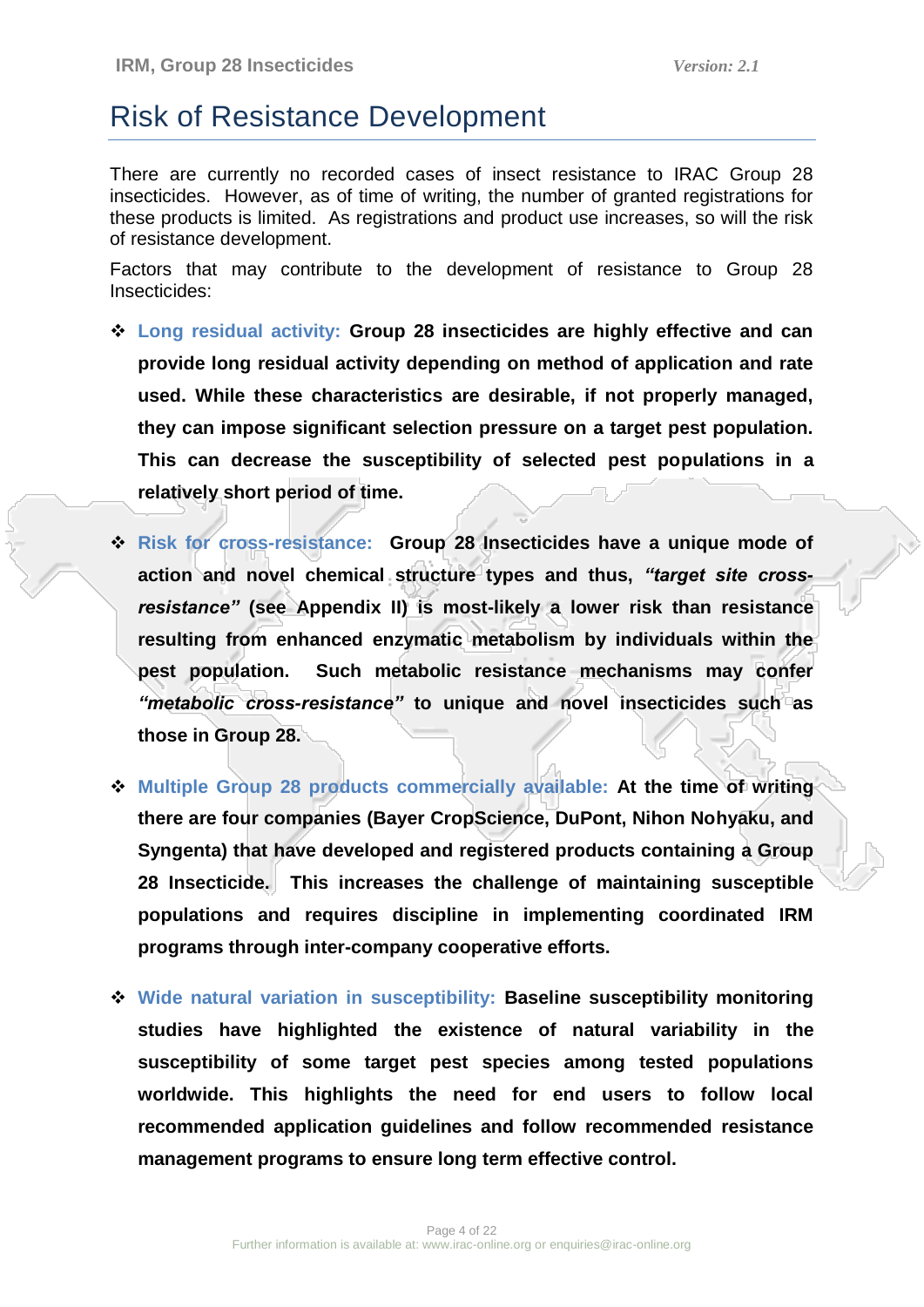## Global IRM Principles for IRAC Group 28 Insecticides

### USE THESE GUIDELINES FOR LABEL DEVELOPMENT, PRODUCT POSITIONING, AND DEVELOPMENT OF LOCAL IRM PROGRAMS.

Group 28 Insecticides control insect pests by affecting ryanodine receptors in muscle cells. The risk for resistance development exists and can occur rapidly. Therefore, it is critical that preventive measures are taken, with the objective of minimizing selection for resistance development. Rotation of *effective* compounds with *different* modes of action minimizes the potential for resistance development to any given MOA.

**1. Position Group 28 Insecticides in Integrated Pest Management and Insecticide Resistance Management Programs** (see IRAC General Guidelines, Appendix III).

### **2. Ensure correct use of the Group 28 Insecticide Label which include:**

a. Where possible according to local regulatory guidelines, include the Group 28 MOA Classification (designation as shown below) on the label (preferably placed by the list of ingredients on the label or within the IRM statement).

| DAI™D<br>A DI L<br>t÷Rr<br>---- | 28 | <b>ECTICIDE</b><br>INCI |  |
|---------------------------------|----|-------------------------|--|
|---------------------------------|----|-------------------------|--|

- b. Where possible a comprehensive IRM statement (reference example below).
- c. Where possible, the maximum number of applications per crop cycle
- d. Where possible, the maximum seasonal use rate per crop cycle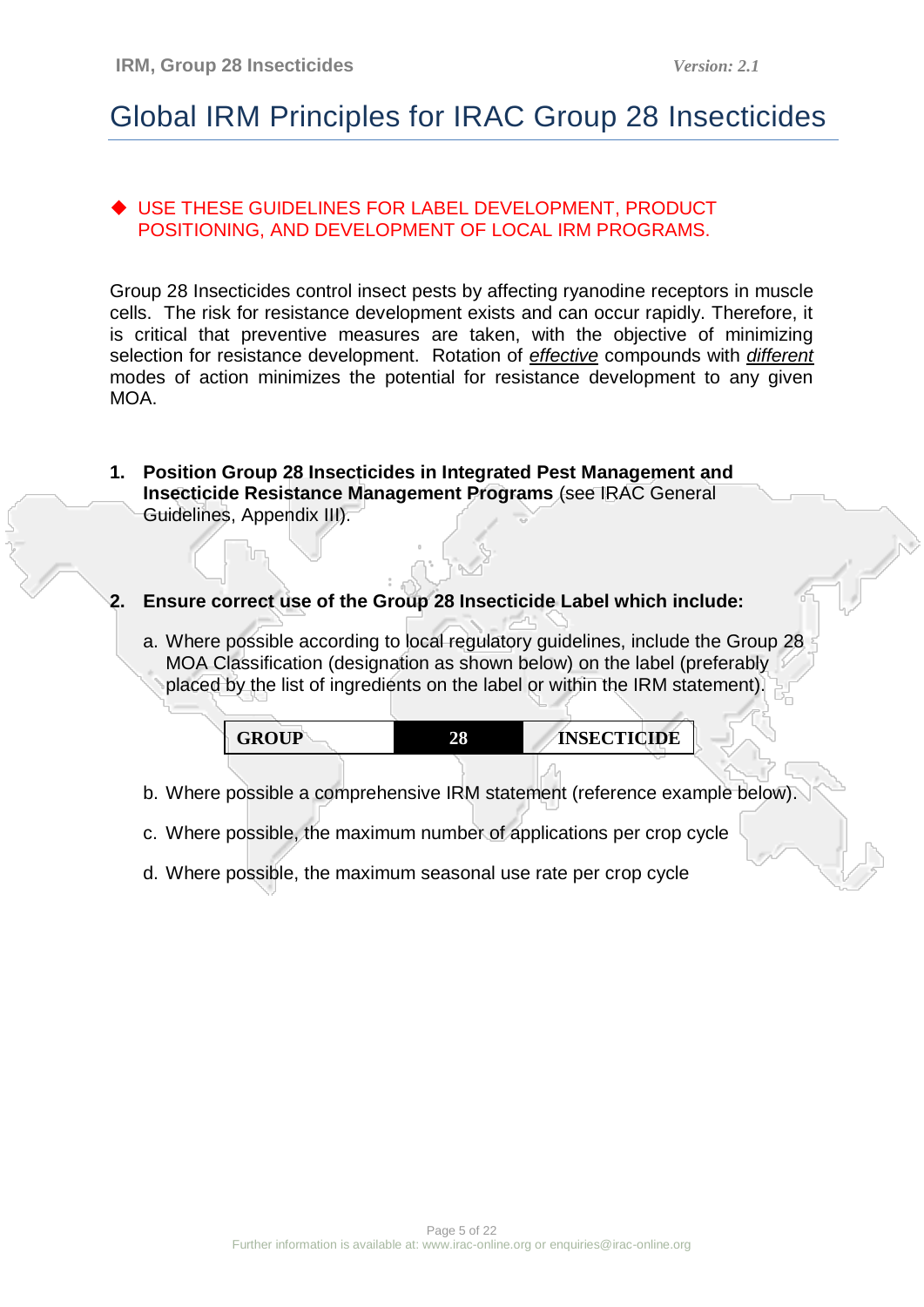## **Example 1: Comprehensive Version – Preferred**

### **Insecticide Resistance Management (IRM)**

**General Recommendations:** Repeated and exclusive use of \_\_\_\_ (product name) or other Group 28 Insecticides may lead to the development of insect resistant populations in some crops. Maintaining the longevity of (product name) as an effective pest control tool for growers is critical, thus an Loungeviet of  $\alpha$  product name) as an effective pest control tool for growers is critical, thus an insecticide resistance management (IRM) strategy should be established in the area of use. (product name) should wherever possible be incorporated into an Integrated Pest Management program that includes cultural and biological control practices in association with the IRM guidelines detailed below. Consult your local agricultural authorities or company representative for more details.

#### **Unless directed otherwise in the specific crop/insect sections of the label, the following practices are recommended to prevent or delay the development of insecticide resistance to \_\_\_\_ (product name):**

- Apply (product name) or other Group 28 insecticides using a "window" approach to avoid exposure of consecutive insect pest generations to the same mode of action. Multiple successive applications of \_\_\_\_ (product name) are acceptable if they are used to treat a single insect generation.
- Following a "window" of correlation (product name) or other Group 28 insecticide, rotate to a "window" of applications of effective insecticides with a different mode of action.
- The total exposure period of all "Group 28-active windows" applied throughout the crop cycle (from seedling to harvest) should not exceed 50% of the crop cycle.
- Avoid using less than labeled rates when applied alone or in tank mixtures.
- Target most susceptible insect life stages, whenever possible.
- Monitor insect populations for product effectiveness. If poor performance cannot be attributed to improper application or extreme weather conditions, a resistant strain of insect may be present. In this situation, **example 2** (product name) or other products with a similar mode of action may not provide adequate control. If insect resistance is a reasonable possibility, immediately consult with your local company representative or agricultural advisor for the best alternative method of control.

For additional information on insect resistance, modes of action and monitoring visit the Insecticide Resistance Action Committee (IRAC) on the web a[t http://www.irac-online.org.](http://www.irac-online.org/)

## **Example 2: Short Version**

### **Insecticide Resistance Management (IRM)**

**General Recommendations:** 

(product name) contains \_\_\_\_\_\_ (active ingredient name), a Group 28 Insecticide.

**Unless directed otherwise in the specific crop/insect sections of the label, the following practices**  are recommended to prevent or delay the development of insecticide resistance to *commended* to product **name) and to Group 28 insecticides:**

- Apply \_\_\_\_ (product name) or other Group 28 insecticides using a "window" approach to avoid exposure of consecutive insect pest generations to the same mode of action. Multiple successive applications of \_\_\_\_ (product name) are acceptable if they are used to treat a single insect generation.
- Following a "window" of croduct name) or other Group 28 insecticide, rotate to a "window" of applications of effective insecticides with a different mode of action.
- The total exposure period of all "Group 28-active windows" applied throughout the crop cycle (from seedling to harvest) should not exceed 50% of the crop cycle.
- Incorporate IPM techniques into the overall [pest management program.
- **Monitor insect populations for loss of field efficacy.**

For additional information on insect resistance, modes of action and monitoring visit the Insecticide Resistance Action Committee (IRAC) on the web at [http://www.irac-online.org.](http://www.irac-online.org/)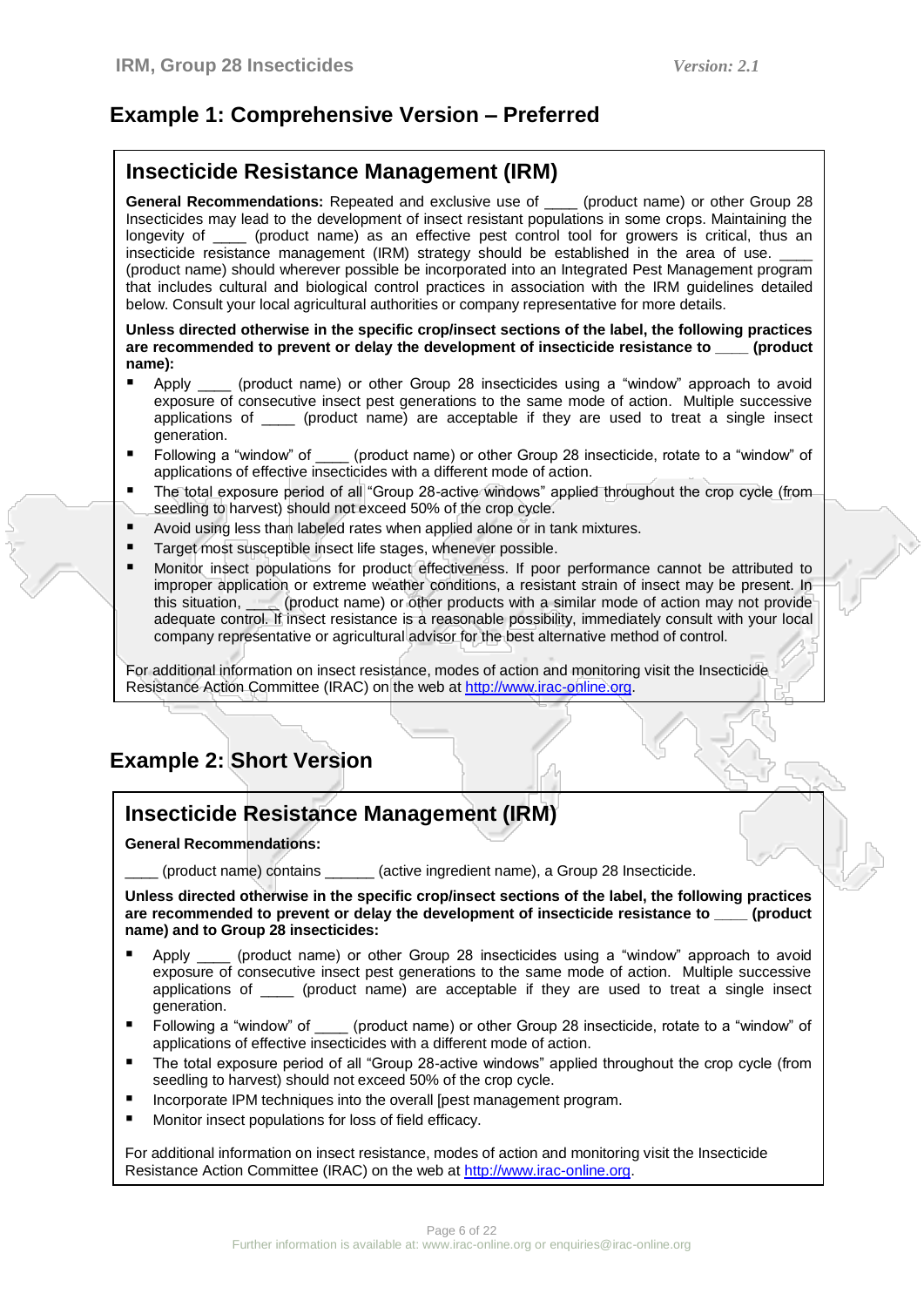## **Example 3: Shortest Version – Minimal Text Required on Label**

### **Insecticide Resistance Management (IRM)**

**General Recommendations:** 

**In order to avoid fast resistance development, avoid treating consecutive generations of the**  target pest with the same product or products with the same mode of action. Apply \_\_ **name) using a "window" approach, alternating blocks of treatments with \_\_\_\_ (product name) followed by blocks of treatments with other effective products with different modes of action. The total exposure period of all "Group 28 active windows" applied throughout the crop cycle cannot exceed 50% of the crop cycle.** 

For additional information on insect resistance, modes of action and monitoring visit the Insecticide Resistance Action Committee (IRAC) on the web a[t http://www.irac-online.org.](http://www.irac-online.org/)

#### **3. Apply Group 28 Insecticides using a "window" approach to avoid exposure of consecutive pest generations to the same mode of action.**

- ◆ A Group 28-Active window is defined as the period of residual activity provided by a single or sequential application(s) of a Group 28 Insecticide.
- A Group 28-Free window is the period between Group 28-Active windows, where target pests are controlled with other effective non-Group *28* insecticides.
- The total exposure period of all Group 28-Active windows applied throughout the crop cycle (from seeding to harvest) should not exceed more than 50% of the crop cycle. The maximum number of applications of Group 28 insecticides per crop cycle is calculated as the maximum seasonal rate allowed to be applied onto the crop in a single cropping cycle**,** divided by the max use rate per application. Note that this exercise must consider not simply single products, but rather a cross-analysis of all Group 28 insecticide products (i.e. chlorantraniliprole- and flubendiamide-containing products) registered for use in a given country and crop, their respective maximum seasonal rates and single use rates per application.

Note. Local deviations of the above guidelines should be brought to the attention of the manufacturers of these products as well as the regional and global IRAC committees for adjustments as needed to ensure sustainable use of Group 28 Insecticides.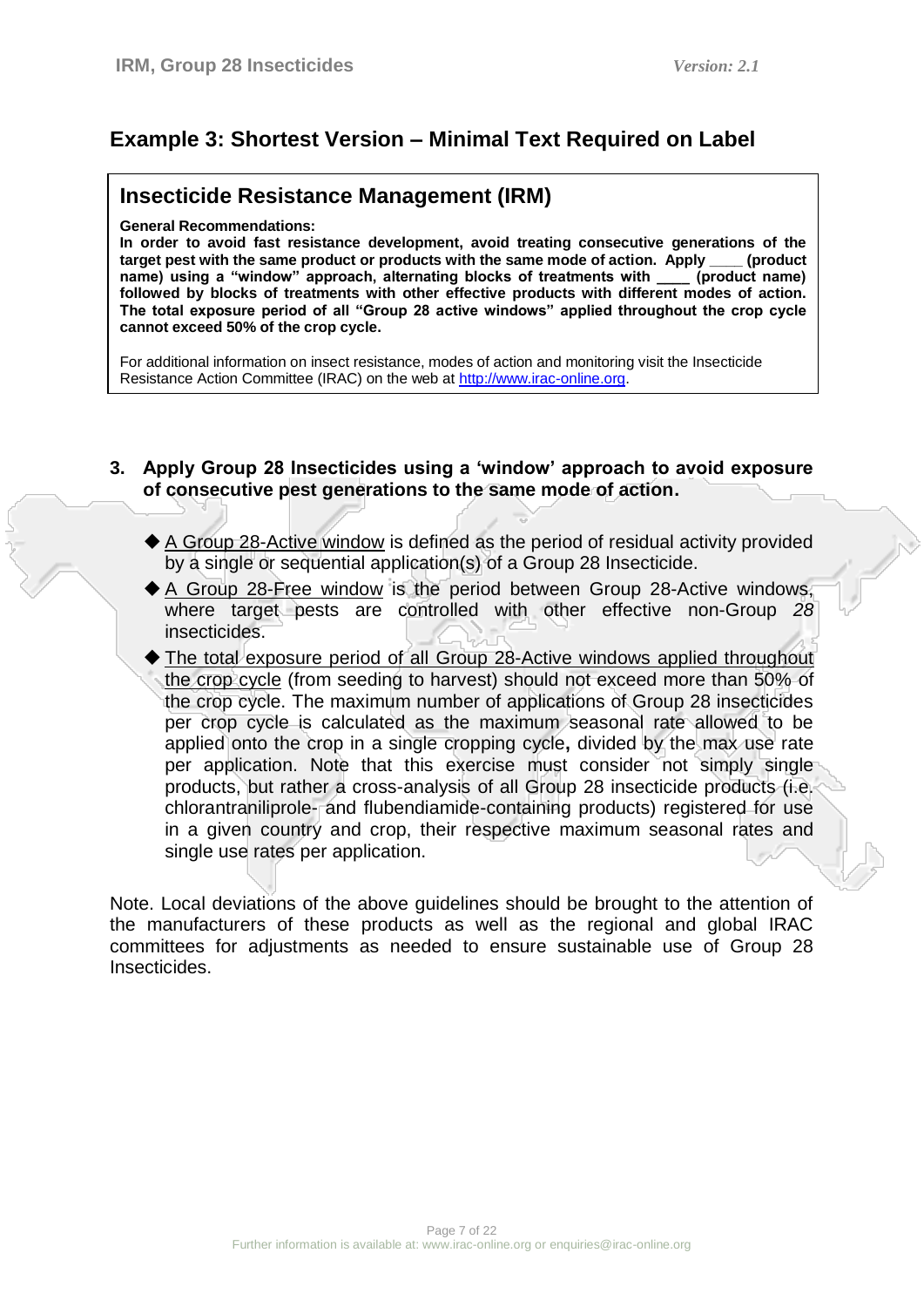- **3.1 Annual Crops:** The duration of a Group 28-Active Window can be defined in one of two ways: (i) The duration of one generation of the targeted pest. Sequential applications may be possible for pests with longer generation cycles; (ii) The duration of the residual activity provided by a single application (alternative definition for cases where a single application exceeds the duration of one generation of the target pest).
	- $\div$  Limit the number of applications within a Group 28-Active window, based on known residual control provided. If additional control is needed, targeting a second generation of the same pest species, subsequent applications should be made with effective non-Group *2*8 insecticides (see diagram 1).
	- $\div$  Depending on the duration of the crop cycle and particular pest infestation periods, two or three Group 28-Active windows may be included against the very same pest species. In addition, effective insecticides belonging to a different mode of action (non-Group 28) must be alternated with each Group 28-Active window (see diagram 1).

### **See below, examples of recommended rotational programs, including Group 28-Active Windows alternated with Group 28-Free Windows:**

- ◆ Residual activity provided by each Group 28-Active Window should not exceed one generation of the target pest. In cases where this may not be technically possible (i.e. period of residual activity provided by a single application is greater than the period of one generation of the target pest), limit the number of applications within the active window to a single application.
- Each Group 28-Active window should be followed by a Group 28-Free Window in which effective insecticides with different modes of action (non-Group 28) should be used.
- A new Group 28-Active window cannot be initiated *unless* at least one other effective non-Group 28 insecticide has been used in that field to control the following target pest generation.

## **Diagram 1 (Annual Crops):**

| Group 28<br><b>Active Window</b>                                                                                                                                               | <b>Alternative</b><br><b>MoA Window</b>                                                                                                                                                 | $\tau$ vitro $\tau$ of $\tau$ of $\tau$ and $\tau$<br>Group 28<br><b>Active Window</b>                                                                                         | <b>Alternative</b><br><b>MoA Window</b>                                                                                                                                                 |
|--------------------------------------------------------------------------------------------------------------------------------------------------------------------------------|-----------------------------------------------------------------------------------------------------------------------------------------------------------------------------------------|--------------------------------------------------------------------------------------------------------------------------------------------------------------------------------|-----------------------------------------------------------------------------------------------------------------------------------------------------------------------------------------|
| <b>Single or Sequential</b><br>application(s) depending<br>on residual activity of<br>treatment but covering<br>only one generation of<br>the target pest                      | Single or Sequential<br>application(s) with<br>alternative MoA<br>insecticide class(es),<br>covering AT LEAST one<br>generation of the target                                           | <b>Single or Sequential</b><br>application(s) depending<br>on residual activity of<br>treatment but covering<br>only one generation of<br>the target pest.                     | Single or Sequential<br>application(s) with<br>alternative MoA<br>insecticide class(es),<br>covering AT LEAST one<br>generation of the target                                           |
| <b>Note.</b> If residual activity<br>provided by a single<br>application is longer than<br>a single generation of the<br>target pest, restrict use to<br>a single application. | pest.<br><b>Note.</b> If residual activity<br>provided by a single<br>application is longer than<br>a single generation of the<br>target pest, restrict use to<br>a single application. | <b>Note.</b> If residual activity<br>provided by a single<br>application is longer than<br>a single generation of the<br>target pest, restrict use to<br>a single application. | pest.<br><b>Note.</b> If residual activity<br>provided by a single<br>application is longer than<br>a single generation of the<br>target pest, restrict use to<br>a single application. |

## $\leftarrow$  Crop Cycle Period  $\rightarrow$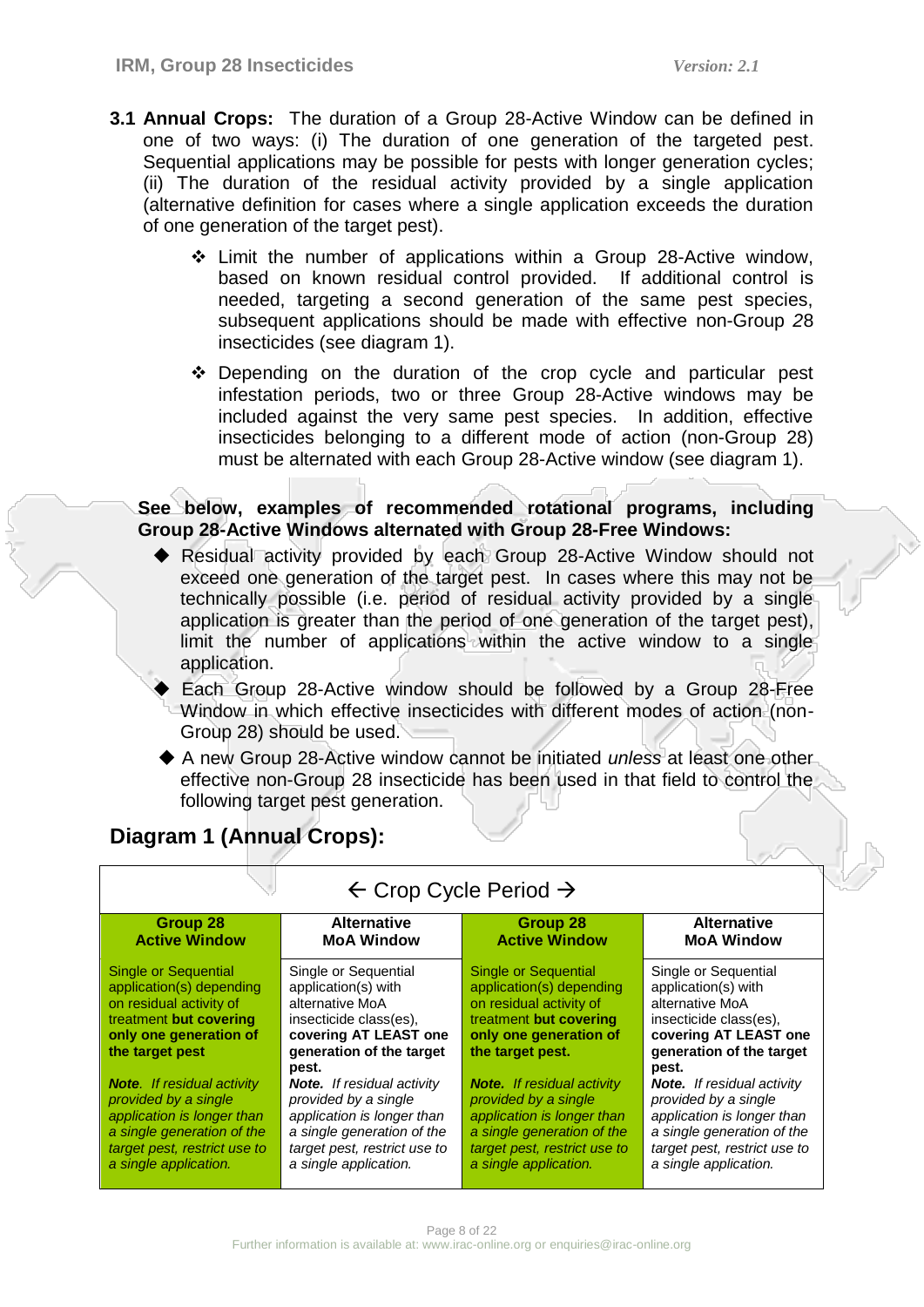- **3.2 Perennial Crops:** In perennial crops, generation time of lepidopteran pests is more predictable (e.g. codling moth in apples). In such cases, ensure that the period of insecticidal activity provided by a Group 28-Active window does not exceed the duration of one generation of the target pest (see diagram 2).
	- $\div$  For instance, use a Group 28 Insecticide to control the first generation and switch to a different and effective MOA to control the second generation.
	- Or, Use non-Group 28 Insecticides to control the first generation, and reserve the Group 28 Insecticide for the control of the second generation. Do not apply the same MOA to consecutive generations of the same target pest.

| Group 28<br><b>Active Window</b>                                                                                                                                      | <b>Alternative</b><br><b>MoA Window</b>                                                                                                                               |
|-----------------------------------------------------------------------------------------------------------------------------------------------------------------------|-----------------------------------------------------------------------------------------------------------------------------------------------------------------------|
| Single or Sequential application(s) depending on<br>residual activity of treatment but covering only one<br>generation of the target pest.                            | Single or Sequential application(s) with alternative MoA<br>insecticide class(es).                                                                                    |
| <b>Note.</b> If residual activity provided by a single<br>application is longer than a single generation of the<br>target pest, restrict use to a single application. | <b>Note.</b> If residual activity provided by a single<br>application is longer than a single generation of the<br>target pest, restrict use to a single application. |
|                                                                                                                                                                       |                                                                                                                                                                       |
|                                                                                                                                                                       | <b>OR</b>                                                                                                                                                             |
| <b>Alternative</b><br><b>MoA Window</b>                                                                                                                               | Group 28<br><b>Active Window</b>                                                                                                                                      |
| Single or Sequential application(s) depending on<br>residual activity of treatment but covering only one<br>generation of the target pest.                            | Single or Sequential application(s) with alternative MoA<br>insecticide class(es).                                                                                    |

## **Diagram 2 (Perennial Crops):**

**4. IRM recommendations for multiple cropping scenarios (short cycle crops)**

In case of repeated cultivation of short cycle crops (less than 50 days) do not treat consecutive crops, but alternate with different mode of actions. The residual control by group 28 compounds in multi cropping situations has to be less than 50% of the cropping time per year irrespective of the application method.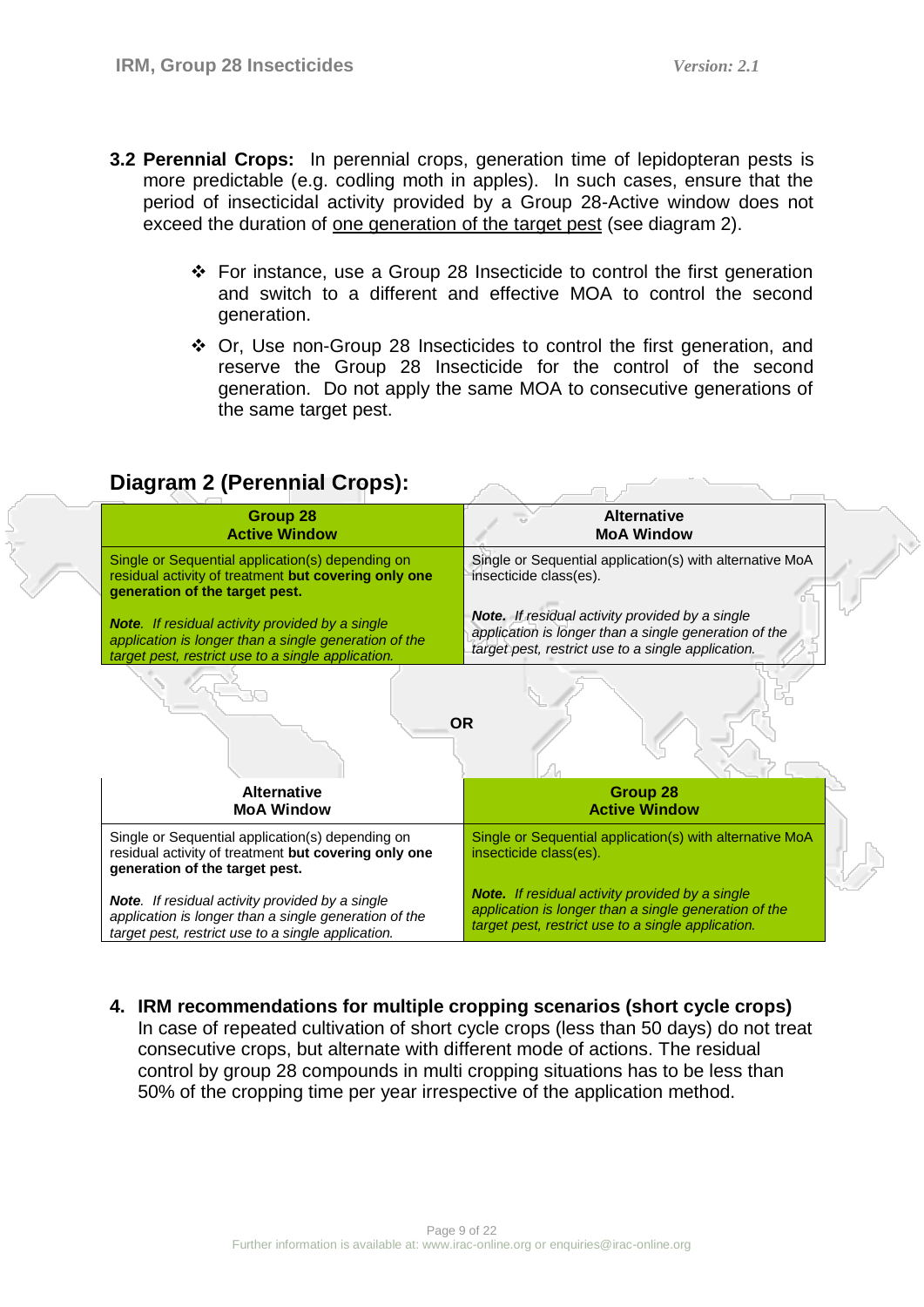**5. Use of Group 28 Insecticides in insecticide mixtures:** Tank mixtures or premixtures should not be applied where resistance\* to either one or both of the components is known to be present in the target pest population. Any insecticide not belonging to Group 28 can be used as a rotation or mixture partner with Group 28 insecticides in accordance with label recommendations (i.e. no crossresistance known to be present in the target pest population). However this may change as products are used and new knowledge is gathered, so please ask your local experts for advice.

*\* Resistance* to insecticides is defined as a "heritable change in the sensitivity of a pest population" that is reflected in the repeated failure of a product to achieve the expected level of control when used according to label recommendation for that pest species (IRAC definition).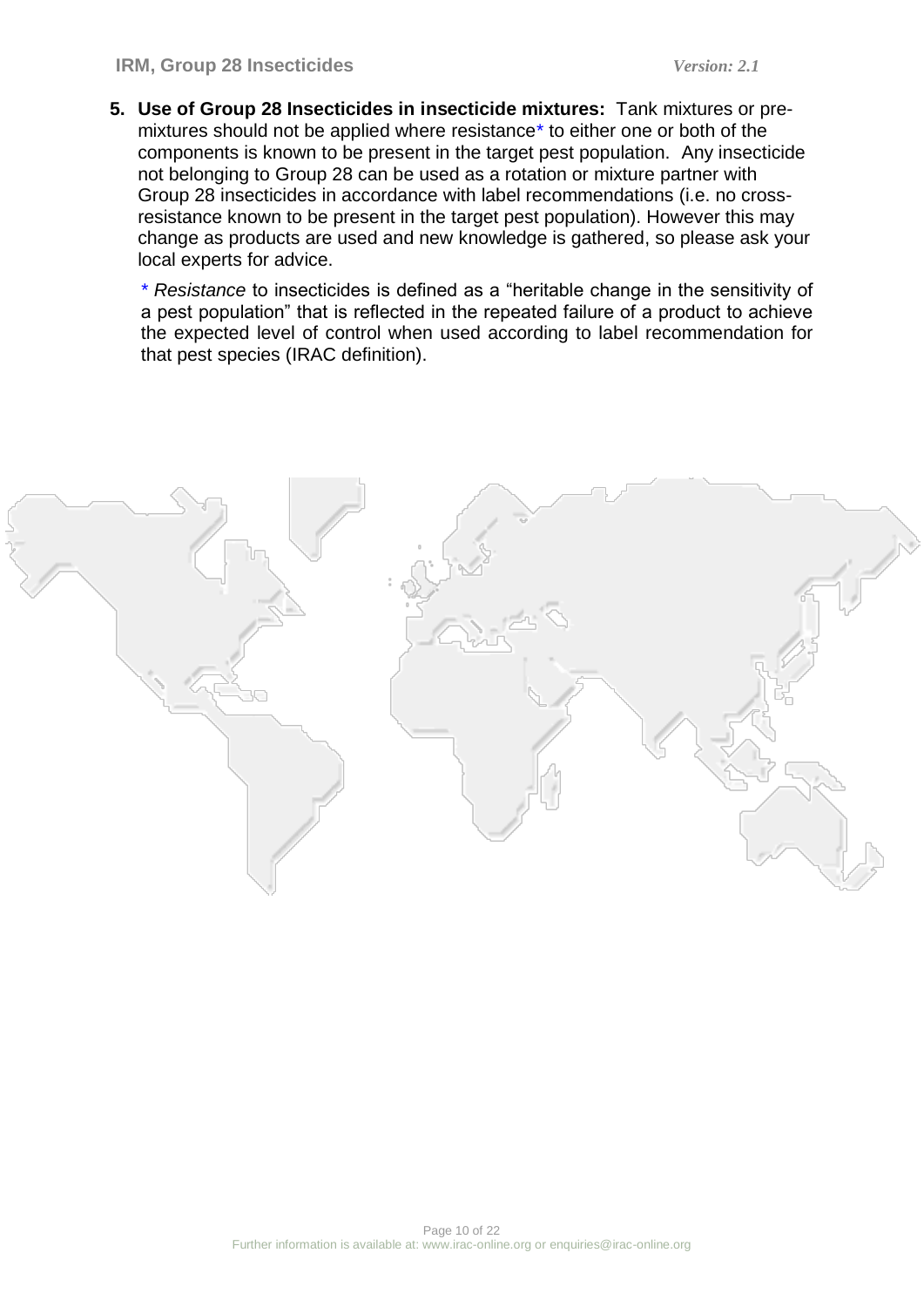## APPENDIX I

#### **New Mode of Action**

Group 28 Insecticides have a novel mode of action which means that they DO NOT interact with the target sites affected by insecticides in IRAC MOA groups 1-27.

Mode of Action and Symptomology:Group 28 Insecticides control insect pests by activation of insect ryanodine receptors (RyRs). These receptors play a critical role in muscle function, modulating the release of calcium from internal stores. Group 28 Insecticides bind to these receptors, causing uncontrolled release and depletion of internal calcium, preventing further muscle contraction. Insects treated with Group 28 Insecticides exhibit rapid cessation of feeding, lethargy, regurgitation, muscle paralysis, and ultimately death.

## APPENDIX II

### **What is Resistance and Cross-resistance (IRAC definitions)**

Resistance to insecticides is defined as a "heritable change in the sensitivity of a pest population that is reflected in the repeated failure of a product to achieve the expected level of control when used according to label recommendations for that pest species (IRAC). Resistance arises through the over-use or misuse of an insecticide against a pest species and results in the selection of resistant forms of the pest and the consequent evolution of populations that are resistant to that insecticide.

In the majority of cases, not only does resistance render the selecting compound ineffective but it often also confers cross-resistance to other chemically related compounds. This is because compounds within a specific chemical group usually share a common target site within the pest, and thus share a common mode of action (MOA).

Because all compounds within a chemical sub-group share a common MOA, there is a high risk that the resistance mechanism that has developed will automatically confer cross-resistance to all compounds within the same sub-group. This concept is the basis of the IRAC Mode of Action Classification (see Appendix IV). And it is also the reason why it is essential for Group 28 Insecticides resistance management programs to consider and include as one group, all insecticides within Group 28 (Ryanodine Receptor Activators). Metabolic cross-resistance is unpredictable and it may not be managed by alternation of MOA"s. The most appropriate but also resource intensive way of accessing the risk for metabolic cross-resistance is to conduct dose-response bioassays using samples of the target species collected at the specific locations of interest, since the metabolic profiles may vary widely from insect population to insect population.

**Definition of Cross-resistance:** abusive use of insecticide "A" causes high selection pressure upon the pest population, resulting in broad spectrum resistance not only to insecticide "A", but to one or several other insecticides. (a) *Target site cross-resistance*: abusive use of insecticide "A" within MOA group "X" selects for *mutant forms that have an altered target site*, resulting in broad spectrum resistance not only to insecticide "A", but to all insecticides that interfere with that particular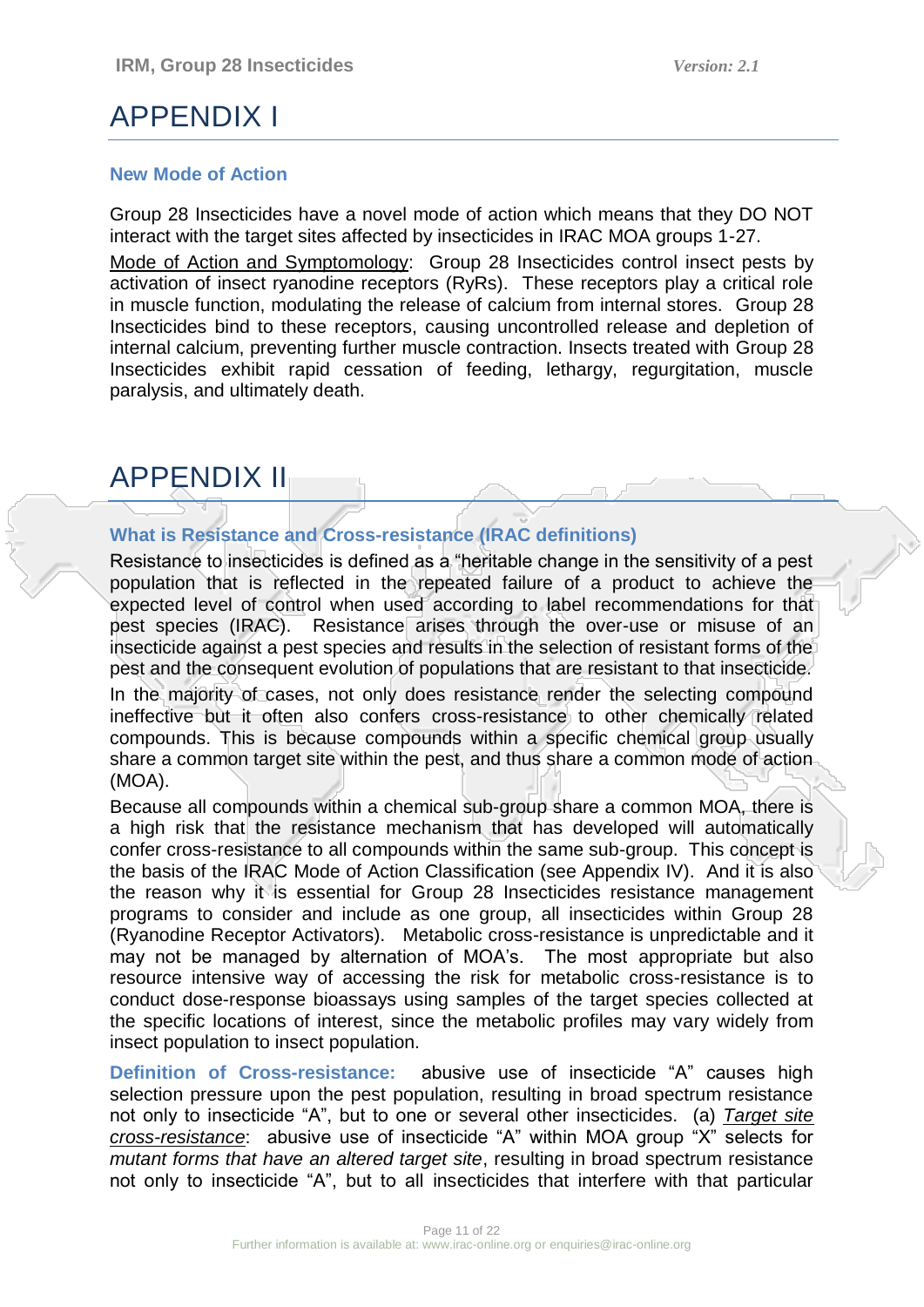target site or, in other words, all insecticides with the same mode of action. (b) *Metabolic cross-resistance*: abusive use of insecticide "A" selects for mutant *forms that have increased or novel metabolic enzyme activity*, resulting in broad spectrum resistance not only to insecticide "A", but to one or more insecticides that share a chemical bond that can be broken and de-activated enzymatically. It is very difficult to predict which classes of chemistry or which MOA groups could be affected by metabolic cross-resistance. This phenomenon highlights the importance of extensive baseline testing prior to launch, which is the only way to identify metabolic crossresistance such that it can be properly managed.

## APPENDIX III

#### **IRAC General Principles of Insecticide Resistance Management**

*Further information can be obtained from the Insecticide Resistance Action Committee or from their website at http://www.irac-online.org*

**Definitions of Resistance and Resistance Management:** Resistance to insecticides is defined as 'a heritable change in the sensitivity of a pest population that is reflected in the repeated failure of a product to achieve the expected level of control when used according to the label recommendation for that pest species' (IRAC). The key to managing resistance is to reduce selection pressure caused by the over-use or misuse, because this could result in the selection of resistant forms of the pest and the consequent evolution of populations that are resistant to that insecticide or miticide.

**Practical Principles of Insecticide Resistance Management (IRM):** Consistent with IPM and IRM principles, IRAC recommends the following resistance management guidelines to keep valuable protection tools working effectively and minimize user costs.

- 1. Consult an advisor for insecticide resistance management and IPM strategies. Consider the pest management options available and map out a season-long plan to avoid unnecessary applications of insecticides. The best plans are those developed by local experts and farmers and adopted on a regional basis.
- 2. Before planting, consider the options for minimizing insecticide use by selecting early maturing varieties or varieties that are resistant to insect attack. Manage the crop for "earliness".
- 3. Consider an integrated approach incorporating as many different control mechanisms as possible. IPM-based programs will include the use of synthetic insecticides, biological insecticides, beneficial insects (predator/parasites), cultural practices, transgenic plants, crop rotation, pest-resistant crop varieties and chemical attractants or deterrents.
- 4. Select insecticides with care and consider the impact on future pest populations. Avoid broad-spectrum insecticides when a narrow or specific insecticide will suffice. A wide range of parameters should be considered beyond simply cost and effectiveness. These should include:

*Beneficial arthropods*: Maintenance of beneficial arthropods can keep pest populations below economic thresholds, thereby reducing the need for treatments or the number of applications.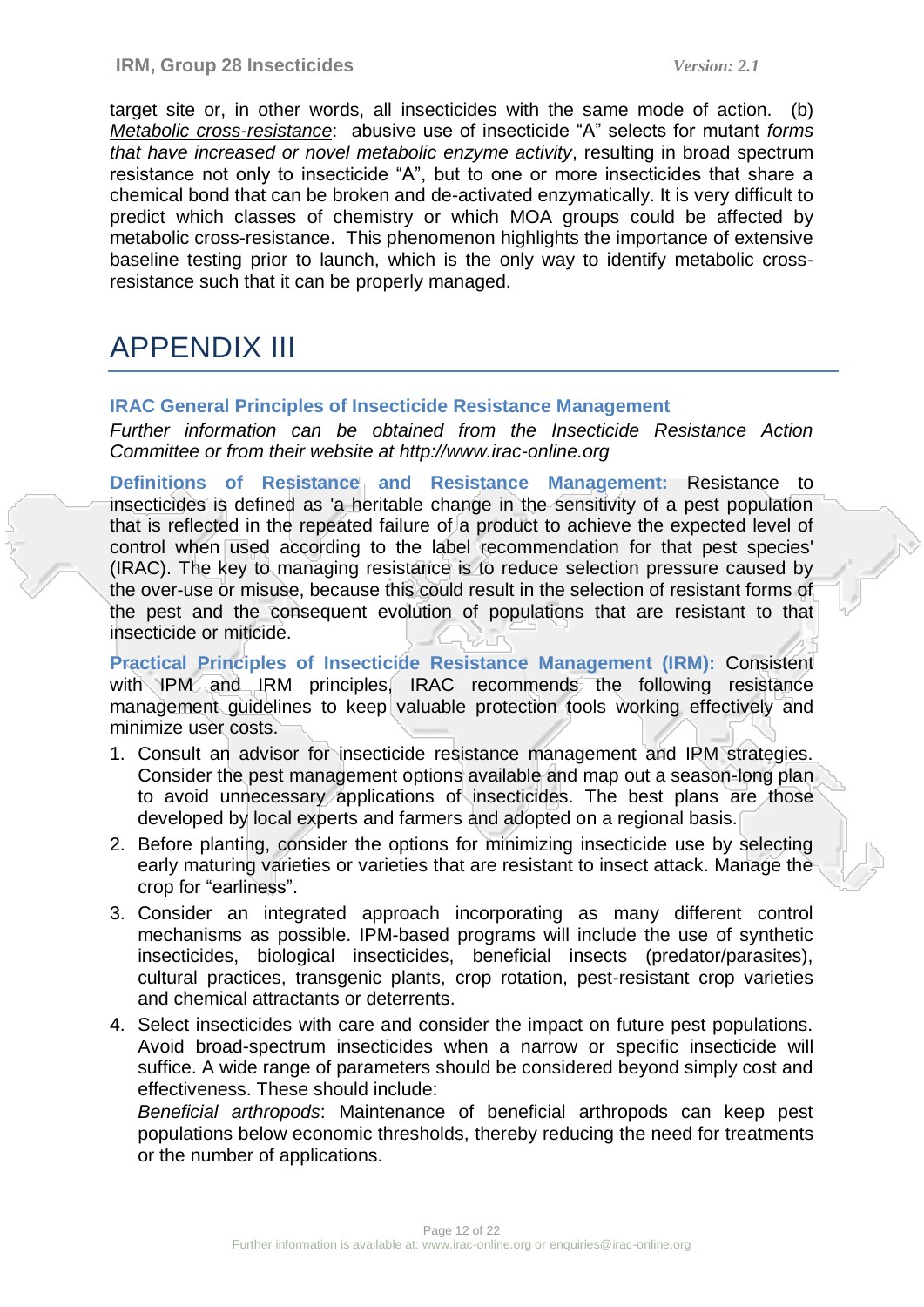*Product class:* Follow label recommendations for rotating or mixing products from different classes based on modes of action, not just different brands (see IRAC Mode of Action Classification). When there are multiple applications per season, use alternate products from different mode of action classes so that only one generation per season is exposed to a class. If feasible, rotate products from different classes from year to year to reduce selection pressure when only one application is being made.

*Rates and spray intervals:* Use insecticides and miticides at labeled rates and spray intervals. Do not reduce or increase rates from manufacturer recommendations as this can hasten resistance development. Monitor subsequent pest levels to gauge control and the success of IRM programs.

*Application of products:* If resistance develops, the margin for error in terms of insecticide dose, timing, coverage, etc., assumes even greater importance. In the case of aerial application, the swath widths should be marked, preferably by permanent markers. Sprayer nozzles should be checked for blockage and wear, and be able to handle pressure adequate for good coverage. Spray equipment should be properly calibrated and checked on a regular basis. Also, in tree fruits, proper and intense pruning will allow better canopy penetration and tree coverage. Use application volumes and techniques recommended by the manufacturers and local advisors.

*Tank Mixes:* It is often considered necessary to tank mix different chemicals for improved or broader spectrum pest control. If this is to be successful it is important to mix compounds which have different modes of action to maximize pest control and reduce the potential for development of resistance. Where possible compounds should also persist on the crop or surface for similar periods in order to expose insects to both modes of action for the same length of time. Use of multiple products of the same mode of action in the spray tank will do little more than using an increased rate of a single compound of the same chemical class.

*Timing of applications:* Applications of insecticide and acaricides should be made against the most vulnerable life stage of the insect pest. Care should be taken to follow the recommendations of the manufacturer and local advisors.

- 5. Watch the pest population during the growing season. Regularly monitor fields to identify pests and natural enemies, estimate insect populations and track stage of development. Insecticides and miticides generally should be used only if insect counts exceed the local economic threshold or the point where economic losses exceed the costs of insecticide plus application. Time applications against the most susceptible life stages to gain maximum benefit from the product.
- 6. At the end of the season remove crop residues, as appropriate, to eliminate food sources and over wintering habitats for pests. Consider next year"s IPM/ Insecticide Resistance Management plans while planning and preparing for next year"s crops.
- 7. Prevention is the best strategy, but if you suspect resistance, first consider and eliminate other possible causes. In many instances, lack of control can be attributed to application error, equipment failure, or less-than-optimal environmental conditions. If these possibilities have been ruled out, work with local agricultural advisors and the manufacturer to confirm actual resistance to the compound applied. In the event of a control failure due to resistance, do not repeat the application with an insecticide of the same chemical class.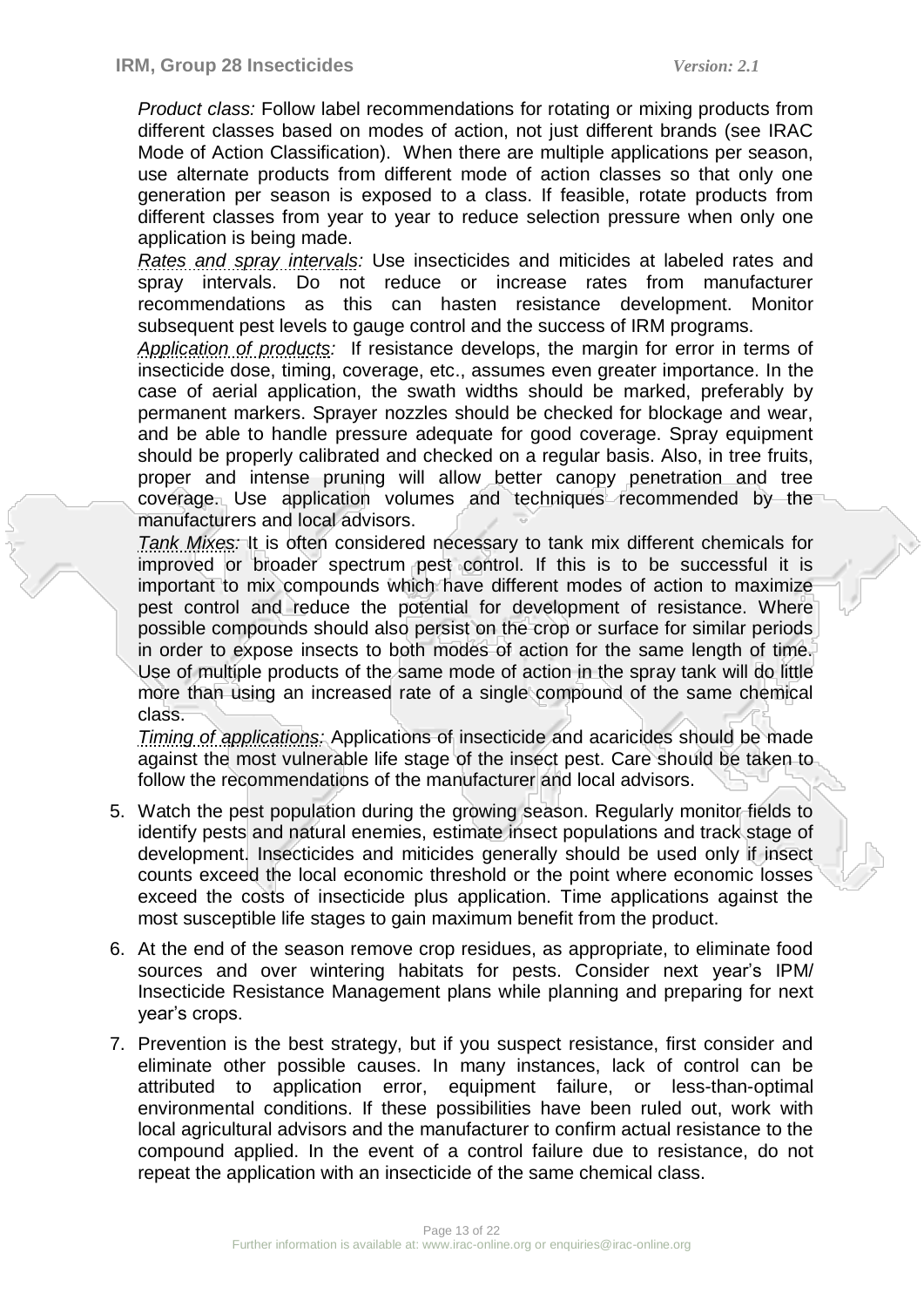

**Time**

**www.irac-online.org**

## APPENDIX IV - Group 28 Diamide Products: Action Plan To Address Insect Resistance

# **Guideline for High Risk Insect Pests in Targeted Markets**

| <b>Guidelines: PROCESS - PROCEDURES - ACTIONS</b>                                                                                                                                                                                                                                                                                                                                                                                                                                                                                                                                                                                                                                                                                                                                                                                                                                                                                                                                                                               | <b>RESPONSIBILITY</b>                                                                                                                                            |
|---------------------------------------------------------------------------------------------------------------------------------------------------------------------------------------------------------------------------------------------------------------------------------------------------------------------------------------------------------------------------------------------------------------------------------------------------------------------------------------------------------------------------------------------------------------------------------------------------------------------------------------------------------------------------------------------------------------------------------------------------------------------------------------------------------------------------------------------------------------------------------------------------------------------------------------------------------------------------------------------------------------------------------|------------------------------------------------------------------------------------------------------------------------------------------------------------------|
| INITIAL STEPS: (PRE-LAUNCH AND EARLY POST-LAUNCH)                                                                                                                                                                                                                                                                                                                                                                                                                                                                                                                                                                                                                                                                                                                                                                                                                                                                                                                                                                               |                                                                                                                                                                  |
| 1. Establish standard diamide insecticide bioassays to test targeted insects<br>2. Develop baseline data on feral populations in targeted markets with diamide products<br>3. Establish "Diagnostic Doses" for diamide products and targeted insect pests.                                                                                                                                                                                                                                                                                                                                                                                                                                                                                                                                                                                                                                                                                                                                                                      | 1. Company, GDWG*, IRAC Int'l<br>2. Company (option-with GDWG)<br>3. Company (option-with GDWG)                                                                  |
| IDENTIFICATION, CONFIRMATION, AND COMMUNICATION OF SUSCEPTIBILITY SHIFT IN INSECT PEST POPULATION                                                                                                                                                                                                                                                                                                                                                                                                                                                                                                                                                                                                                                                                                                                                                                                                                                                                                                                               |                                                                                                                                                                  |
| 4. Conduct susceptibility testing in targeted markets-monitoring for lower than expected mortality at diagnostic doses:<br>4.1 proactive monitoring program - optional<br>4.2 testing in reaction to field performance issue<br>5. Determine reduced susceptibility in insect population:<br>5.1. replicate diagnostic dose bioassay (comparison with baseline)<br>5.2 conduct full dose-response bioassay (comparison with baseline) - optional<br>5.3 determine LC <sub>50</sub> for susceptible population (calculate RR) - optional<br>5.4 assess extent of susceptibility by regional monitoring (ID field failures, grower practices)<br>6. If reduced susceptibility is confirmed by testing above:<br>6.1 GDWG develops a message, approved by the affected company, that explains the status of<br>confirmed insect resistance and communicates it to all appropriate entities.<br>6.2 check for cross-resistance to other Group 28 products (including selected other products)<br>6.3 identify resistance mechanisms | 4. Company or Local DWG* or<br>Contractor<br>5. Company or Local DWG or<br>contractor<br>6.1 Affected Company + GDWG<br>6.2 Company option<br>6.3 Company option |
| <b>MITIGATION ACTIONS</b>                                                                                                                                                                                                                                                                                                                                                                                                                                                                                                                                                                                                                                                                                                                                                                                                                                                                                                                                                                                                       |                                                                                                                                                                  |
| 7. Country Diamide WG (if established) develops a case-adjusted IRM mitigation plan in conjunction with Global Diamide WG<br>and local technical experts<br>8. Local Diamide WG aggressively implements the mitigation plan (training, monitoring, adjusts use recommendations) with<br>assistance from academic and industry influencers<br>9. Further restrictions of product use<br>10. Continue susceptibility monitoring<br>* DWG - Diamide Working Group, GDWG - Global Diamide Working Group                                                                                                                                                                                                                                                                                                                                                                                                                                                                                                                             | 7 .Country and Global Diamide WG's<br>and local influencers<br>8. GDWG, local DWG, influencers<br>9. Manufacturer option<br>10. Company, Local DWG or Contractor |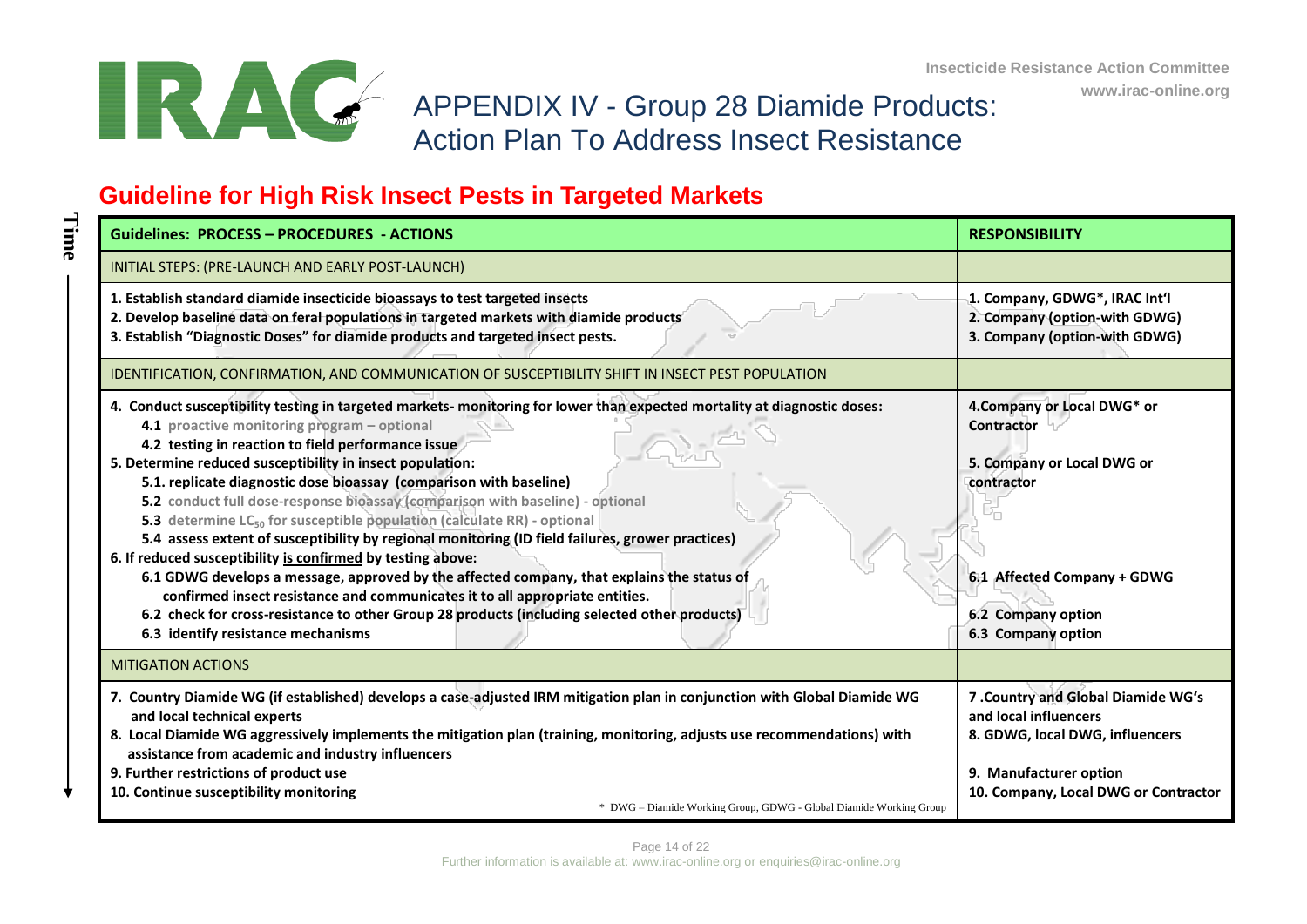

a<br>Salah

| IRAC Mode of Action Classification v 6.1, August 2008 <sup>1</sup>                                                                                                                                                                                      |                                                                          |                                                                                                                                                                                                                                                                                                                                                                                                                                                                                                                                                                                                                                                                                                                                                                                                                                                                                                                                             |
|---------------------------------------------------------------------------------------------------------------------------------------------------------------------------------------------------------------------------------------------------------|--------------------------------------------------------------------------|---------------------------------------------------------------------------------------------------------------------------------------------------------------------------------------------------------------------------------------------------------------------------------------------------------------------------------------------------------------------------------------------------------------------------------------------------------------------------------------------------------------------------------------------------------------------------------------------------------------------------------------------------------------------------------------------------------------------------------------------------------------------------------------------------------------------------------------------------------------------------------------------------------------------------------------------|
| <b>Main Group and</b><br><b>Primary Site of Action</b>                                                                                                                                                                                                  | <b>Chemical Sub-group</b><br>or exemplifying<br><b>Active Ingredient</b> | <b>Active Ingredients</b>                                                                                                                                                                                                                                                                                                                                                                                                                                                                                                                                                                                                                                                                                                                                                                                                                                                                                                                   |
| $1*$<br>Acetylcholinesterase<br><b>inhibitors</b><br>Nerve action<br>{Strong evidence that                                                                                                                                                              | 1A<br>Carbamates                                                         | Alanycarb, Aldicarb, Bendiocarb, Benfuracarb, Butocarboxim,<br>Butoxycarboxim, Carbaryl, Carbofuran, Carbosulfan,<br>Ethiofencarb, Fenobucarb, Formetanate, Furathiocarb,<br>Isoprocarb, Methiocarb, Methomyl, Metolcarb, Oxamyl,<br>Pirimicarb, Propoxur, Thiodicarb, Thiofanox,<br>Triazamate, Trimethacarb, XMC, Xylylcarb                                                                                                                                                                                                                                                                                                                                                                                                                                                                                                                                                                                                               |
| action at this protein is<br>responsible for insecticidal<br>effects}<br>Please see footnotes for<br>further information on the<br>use of compounds<br>between sub-groups                                                                               | 1B<br>Organophosphates                                                   | Acephate, Azamethiphos, Azinphos-ethyl, Azinphos-methyl,<br>Cadusafos, Chlorethoxyfos, Chlorfenvinphos, Chlormephos,<br>Chlorpyrifos, Chlorpyrifos-methyl, Coumaphos, Cyanophos,<br>Demeton-S-methyl, Diazinon, Dichlorvos/ DDVP, Dicrotophos,<br>Dimethoate, Dimethylvinphos, Disulfoton, EPN, Ethion,<br>Ethoprophos, Famphur, Fenamiphos, Fenitrothion, Fenthion,<br>Fosthiazate, Heptenophos, Isofenphos, Isopropyl O-<br>(methoxyaminothio-phosphoryl) salicylate, Isoxathion,<br>Malathion, Mecarbam, Methamidophos, Methidathion,<br>Mevinphos, Monocrotophos, Naled, Omethoate, Oxydemeton-<br>methyl, Parathion, Parathion-methyl, Phenthoate, Phorate,<br>Phosalone, Phosmet, Phosphamidon, Phoxim, Pirimiphos-<br>methyl, Profenofos, Propetamphos, Prothiofos, Pyraclofos,<br>Pyridaphenthion, Quinalphos, Sulfotep, Tebupirimfos,<br>Temephos, Terbufos, Tetrachlorvinphos, Thiometon,<br>Triazophos, Trichlorfon, Vamidothion |
| $\mathbf{2}$<br><b>GABA-gated chloride</b><br>channel antagonists                                                                                                                                                                                       | 2A<br>Cyclodiene<br>organochlorines                                      | Chlordane, Endosulfan                                                                                                                                                                                                                                                                                                                                                                                                                                                                                                                                                                                                                                                                                                                                                                                                                                                                                                                       |
| Nerve action<br>{Strong evidence that<br>action at this protein is<br>responsible for insecticidal<br>effects}                                                                                                                                          | 2B<br>Phenylpyrazoles<br>(Fiproles)                                      | Ethiprole, Fipronil                                                                                                                                                                                                                                                                                                                                                                                                                                                                                                                                                                                                                                                                                                                                                                                                                                                                                                                         |
| 2<br>Sodium channel<br>modulators<br>Nerve action<br>{Strong evidence that<br>action at this protein is<br>responsible for insecticidal<br>effects}<br>Please see footnotes for<br>further information on the<br>use of compounds<br>between sub-groups | 3A<br>Pyrethroids<br>Pyrethrins<br>3B                                    | Acrinathrin, Allethrin, d-cis-trans Allethrin, d-trans Allethrin,<br>Bifenthrin, Bioallethrin, Bioallethrin S-cylclopentenyl,<br>Bioresmethrin, Cycloprothrin, Cyfluthrin, beta-Cyfluthrin,<br>Cyhalothrin, lambda-Cyhalothrin, gamma-Cyhalothrin,<br>Cypermethrin, alpha-Cypermethrin, beta-Cypermethrin, theta-<br>cypermethrin, zeta-Cypermethrin, Cyphenothrin, (1R)-trans-<br>isomers], Deltamethrin, Empenthrin, (EZ)- (1R)- isomers],<br>Esfenvalerate, Etofenprox, Fenpropathrin, Fenvalerate,<br>Flucythrinate, Flumethrin, tau-Fluvalinate, Halfenprox,<br>Imiprothrin, Permethrin, Phenothrin [(1R)-trans- isomer],<br>Prallethrin, Pyrethrins (pyrethrum)Resmethrin, RU 15525,<br>Silafluofen, Tefluthrin, Tetramethrin, Tetramethrin [(1R)-<br>isomers], Tralomethrin, Transfluthrin, ZXI 8901,                                                                                                                                |
|                                                                                                                                                                                                                                                         | <b>DDT</b><br>Methoxychlor                                               | <b>DDT</b><br>Methoxychlor                                                                                                                                                                                                                                                                                                                                                                                                                                                                                                                                                                                                                                                                                                                                                                                                                                                                                                                  |

Page 15 of 22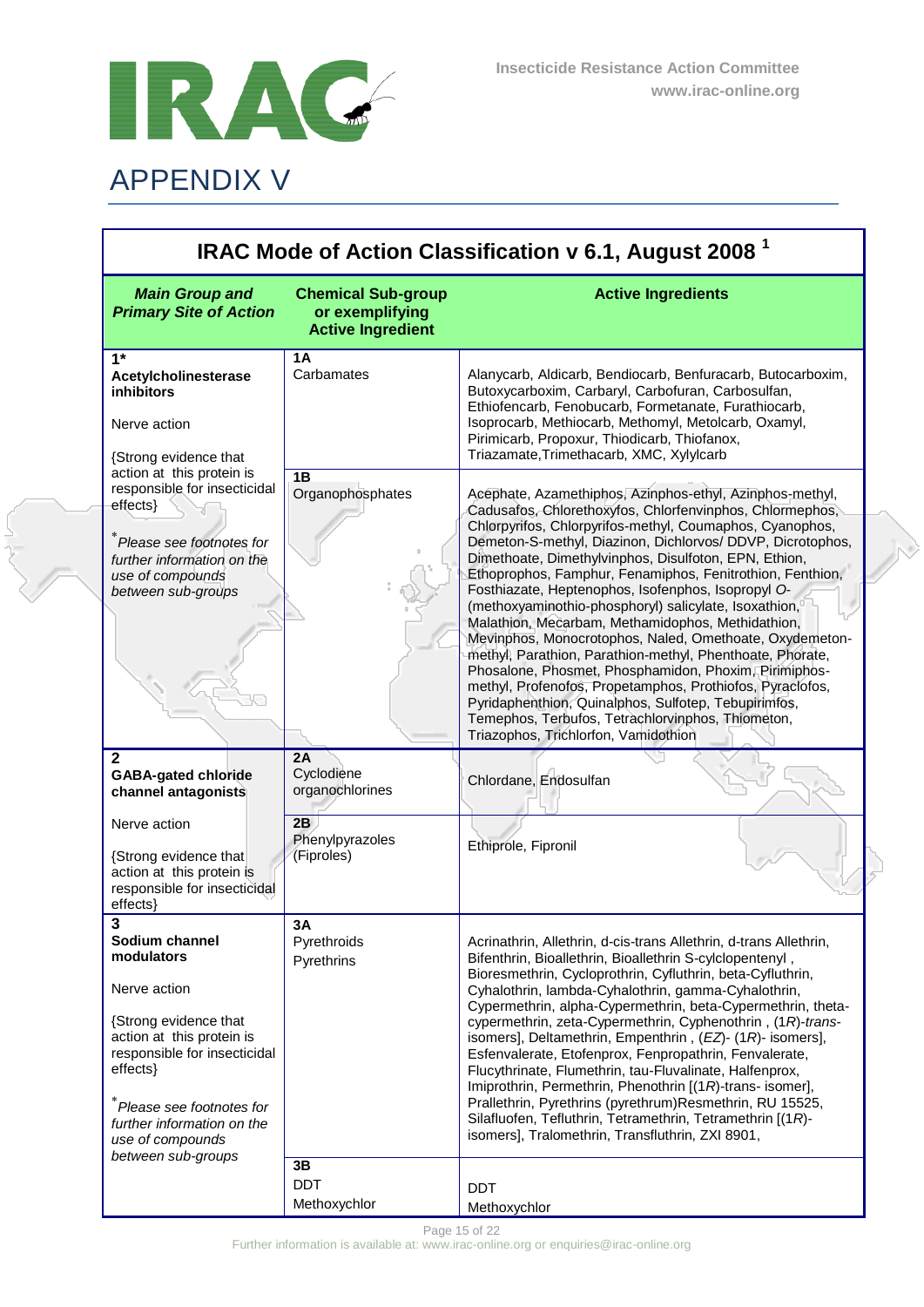$\mathbf{r}$ 

er<br>Se

٦

| IRAC Mode of Action Classification v 6.1, August 2008 <sup>1</sup>                                                                                   |                                                                          |                                                                                                 |
|------------------------------------------------------------------------------------------------------------------------------------------------------|--------------------------------------------------------------------------|-------------------------------------------------------------------------------------------------|
| <b>Main Group and</b><br><b>Primary Site of Action</b>                                                                                               | <b>Chemical Sub-group</b><br>or exemplifying<br><b>Active Ingredient</b> | <b>Active Ingredients</b>                                                                       |
| 4<br>Nicotinic acetylcholine<br>receptor agonists                                                                                                    | 4A<br>Neonicotinoids                                                     | Acetamiprid, Clothianidin, Dinotefuran, Imidacloprid,<br>Nitenpyram, Thiacloprid, Thiamethoxam, |
| Nerve action                                                                                                                                         |                                                                          |                                                                                                 |
| {Strong evidence that<br>action at one or more of<br>this class of protein is<br>responsible for insecticidal<br>effects}                            | 4B<br>Nicotine                                                           | Nicotine                                                                                        |
| 5<br>Nicotinic acetylcholine<br>receptor allosteric<br>activators                                                                                    | Spinosyns                                                                | Spinetoram, Spinosad                                                                            |
| Nerve action                                                                                                                                         |                                                                          |                                                                                                 |
| {Strong evidence that<br>action at one or more of<br>this class of protein is<br>responsible for insecticidal<br>effects}                            |                                                                          |                                                                                                 |
| 6<br><b>Chloride channel</b><br>activators                                                                                                           | Avermectins,<br>Milbemycins                                              | Abamectin, Emamectin benzoate, Milbemectin                                                      |
| Nerve and muscle action<br>{Strong evidence that<br>action at one or more of<br>this class of protein is<br>responsible for insecticidal<br>effects} |                                                                          |                                                                                                 |
| 7<br>Juvenile hormone<br>mimics                                                                                                                      | <b>7A</b><br>Juvenile hormone<br>analogues                               | Hydroprene, Kinoprene, Methoprene                                                               |
| Growth regulation                                                                                                                                    | 7B<br>Fenoxycarb                                                         | Fenoxycarb                                                                                      |
| {Target protein<br>responsible for biological<br>activity is unknown, or<br>uncharacterized}                                                         | 7C<br>Pyriproxyfen                                                       | Pyriproxyfen                                                                                    |
| 8<br>Miscellaneous non-<br>specific (multi-site)                                                                                                     | <b>8A</b><br>Alkyl halides                                               | Methyl bromide and other alkyl halides                                                          |
| inhibitors                                                                                                                                           | 8B<br>Chloropicrin                                                       | Chloropicrin                                                                                    |
|                                                                                                                                                      | 8C<br>Sulfuryl fluoride                                                  | Sulfuryl fluoride                                                                               |
|                                                                                                                                                      | 8D<br><b>Borax</b>                                                       | <b>Borax</b>                                                                                    |
|                                                                                                                                                      | <b>8E</b><br><b>Tartar emetic</b>                                        | Tartar emetic                                                                                   |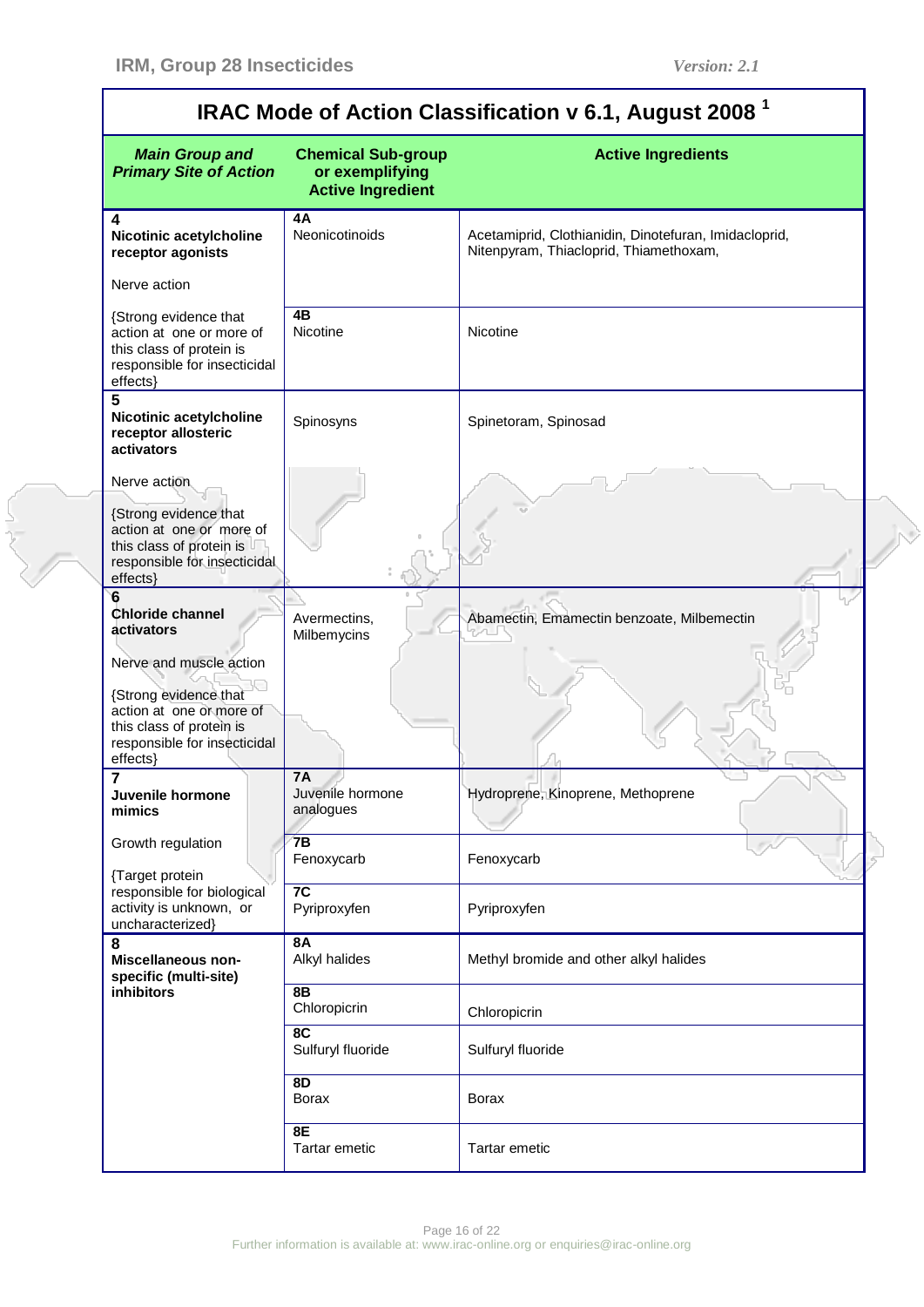| IRAC Mode of Action Classification v 6.1, August 2008 $^1$                                                                                                                                                                                                                              |                                                                                                          |                                                                                                                                                                                                                                                                                                        |
|-----------------------------------------------------------------------------------------------------------------------------------------------------------------------------------------------------------------------------------------------------------------------------------------|----------------------------------------------------------------------------------------------------------|--------------------------------------------------------------------------------------------------------------------------------------------------------------------------------------------------------------------------------------------------------------------------------------------------------|
| <b>Main Group and</b><br><b>Primary Site of Action</b>                                                                                                                                                                                                                                  | <b>Chemical Sub-group</b><br>or exemplifying<br><b>Active Ingredient</b>                                 | <b>Active Ingredients</b>                                                                                                                                                                                                                                                                              |
| 9<br>Selective homopteran<br>feeding blockers                                                                                                                                                                                                                                           | 9Β<br>Pymetrozine                                                                                        | Pymetrozine                                                                                                                                                                                                                                                                                            |
| {Target protein<br>responsible for biological<br>activity is unknown, or<br>uncharacterized}                                                                                                                                                                                            | 9C<br>Flonicamid                                                                                         | Flonicamid                                                                                                                                                                                                                                                                                             |
| 10<br>Mite growth inhibitors<br>Growth regulation<br>{Target protein<br>responsible for biological                                                                                                                                                                                      | $10A^*$<br>Clofentezine<br>Hexythiazox<br>*Please see footnotes for<br>further information on            | Clofentezine, Hexythiazox                                                                                                                                                                                                                                                                              |
| activity is unknown, or<br>uncharacterized}                                                                                                                                                                                                                                             | this sub-grouping<br>10B<br>Etoxazole                                                                    | Etoxazole                                                                                                                                                                                                                                                                                              |
| 11<br><b>Microbial disruptors of</b><br>insect midgut<br>membranes<br>(includes transgenic crops<br>expressing Bacillus<br>thuringiensis toxins,<br>however specific guidance<br>for resistance<br>management of<br>transgenic crops is not<br>based on rotation of<br>modes of action) | Bacillus thuringiensis or<br><b>Bacillus sphaericus</b><br>and the insecticidal<br>proteins they produce | Bacillus thuringiensis subsp. israelensis<br><b>Bacillus sphaericus</b><br>Bacillus thuringiensis subsp. aizawai<br>Bacillus thuringiensis subsp. kurstaki<br>Bacillus thuringiensis subsp. tenebrionis<br>Bt crop proteins:<br>Cry1Ab, Cry1Ac, Cry1Fa, Cry2Ab, mCry3A, Cry3Ab, Cry3Bb,<br>Cry34/35Ab1 |
| $\overline{12}$<br><b>Inhibitors of</b>                                                                                                                                                                                                                                                 | 12A<br>Diafenthiuron                                                                                     | Diafenthiuron                                                                                                                                                                                                                                                                                          |
| mitochondrial ATP<br>synthase                                                                                                                                                                                                                                                           | 12B<br>Organotin miticides                                                                               | Azocyclotin, Cyhexatin, Fenbutatin oxide                                                                                                                                                                                                                                                               |
| Energy metabolism<br>{Compounds affect the<br>function of this protein, but                                                                                                                                                                                                             | <b>12C</b><br>Propargite                                                                                 | Propargite                                                                                                                                                                                                                                                                                             |
| it is not clear that this is<br>what leads to biological<br>activity}                                                                                                                                                                                                                   | <b>12D</b><br>Tetradifon                                                                                 | Tetradifon                                                                                                                                                                                                                                                                                             |
| 13<br><b>Uncouplers of oxidative</b><br>phosphorylation via<br>disruption of the proton<br>gradient                                                                                                                                                                                     | Chlorfenapyr<br><b>DNOC</b>                                                                              | Chlorfenapyr<br><b>DNOC</b>                                                                                                                                                                                                                                                                            |
| Energy metabolism                                                                                                                                                                                                                                                                       |                                                                                                          |                                                                                                                                                                                                                                                                                                        |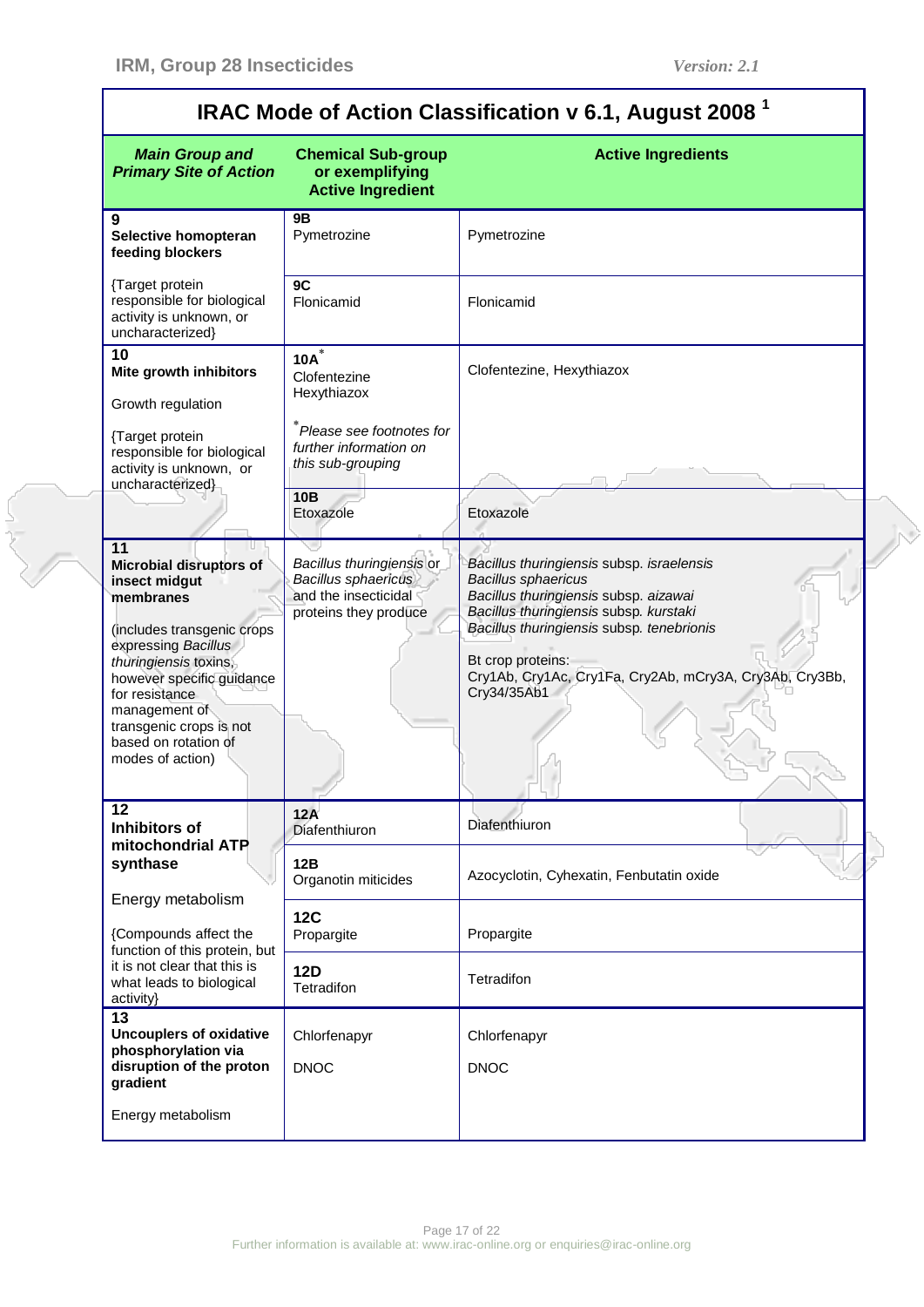an<br>San

| <b>Main Group and</b><br><b>Primary Site of Action</b>                                                                          | <b>Chemical Sub-group</b><br>or exemplifying<br><b>Active Ingredient</b> | <b>Active Ingredients</b>                                                                                                                                    |
|---------------------------------------------------------------------------------------------------------------------------------|--------------------------------------------------------------------------|--------------------------------------------------------------------------------------------------------------------------------------------------------------|
| 14<br>Nicotinic acetylcholine<br>receptor channel<br>blockers                                                                   | Nereistoxin analogues                                                    | Bensultap, Cartap hydrochloride, Thiocyclam, Thiosultap-<br>sodium                                                                                           |
| Nerve action                                                                                                                    |                                                                          |                                                                                                                                                              |
| {Compounds affect the<br>function of this protein, but<br>it is not clear that this is<br>what leads to biological<br>activity} |                                                                          |                                                                                                                                                              |
| $\overline{15}$<br>Inhibitors of chitin<br>biosynthesis, type 0,<br>Lepidopteran                                                | Benzoylureas                                                             | Bistrifluron, Chlorfluazuron, Diflubenzuron, Flucycloxuron,<br>Flufenoxuron, Hexaflumuron, Lufenuron, Novaluron,<br>Noviflumuron, Teflubenzuron, Triflumuron |
| Growth regulation<br>{Target protein<br>responsible for biological<br>activity is unknown, or<br>uncharacterized}               |                                                                          |                                                                                                                                                              |
| 16<br>Inhibitors of chitin<br>biosynthesis, type 1,<br>Homopteran<br>Growth regulation                                          | Buprofezin                                                               | Buprofezin                                                                                                                                                   |
| {Target protein<br>responsible for biological<br>activity is unknown, or<br>uncharacterized}                                    |                                                                          |                                                                                                                                                              |
| 17<br><b>Moulting disruptor,</b><br><b>Dipteran</b>                                                                             | Cyromazine                                                               | Cyromazine                                                                                                                                                   |
| Growth regulation                                                                                                               |                                                                          |                                                                                                                                                              |
| {Target protein<br>responsible for biological<br>activity is unknown, or<br>uncharacterized}                                    |                                                                          |                                                                                                                                                              |
| 18<br><b>Ecdysone receptor</b><br>agonists                                                                                      | Diacylhydrazines                                                         | Chromafenozide, Halofenozide, Methoxyfenozide,<br>Tebufenozide                                                                                               |
| Growth regulation                                                                                                               |                                                                          |                                                                                                                                                              |
| {Strong evidence that<br>action at this protein is<br>responsible for insecticidal<br>effects}                                  |                                                                          |                                                                                                                                                              |

## **IRAC Mode of Action Classification v 6.1, August 2008 <sup>1</sup>**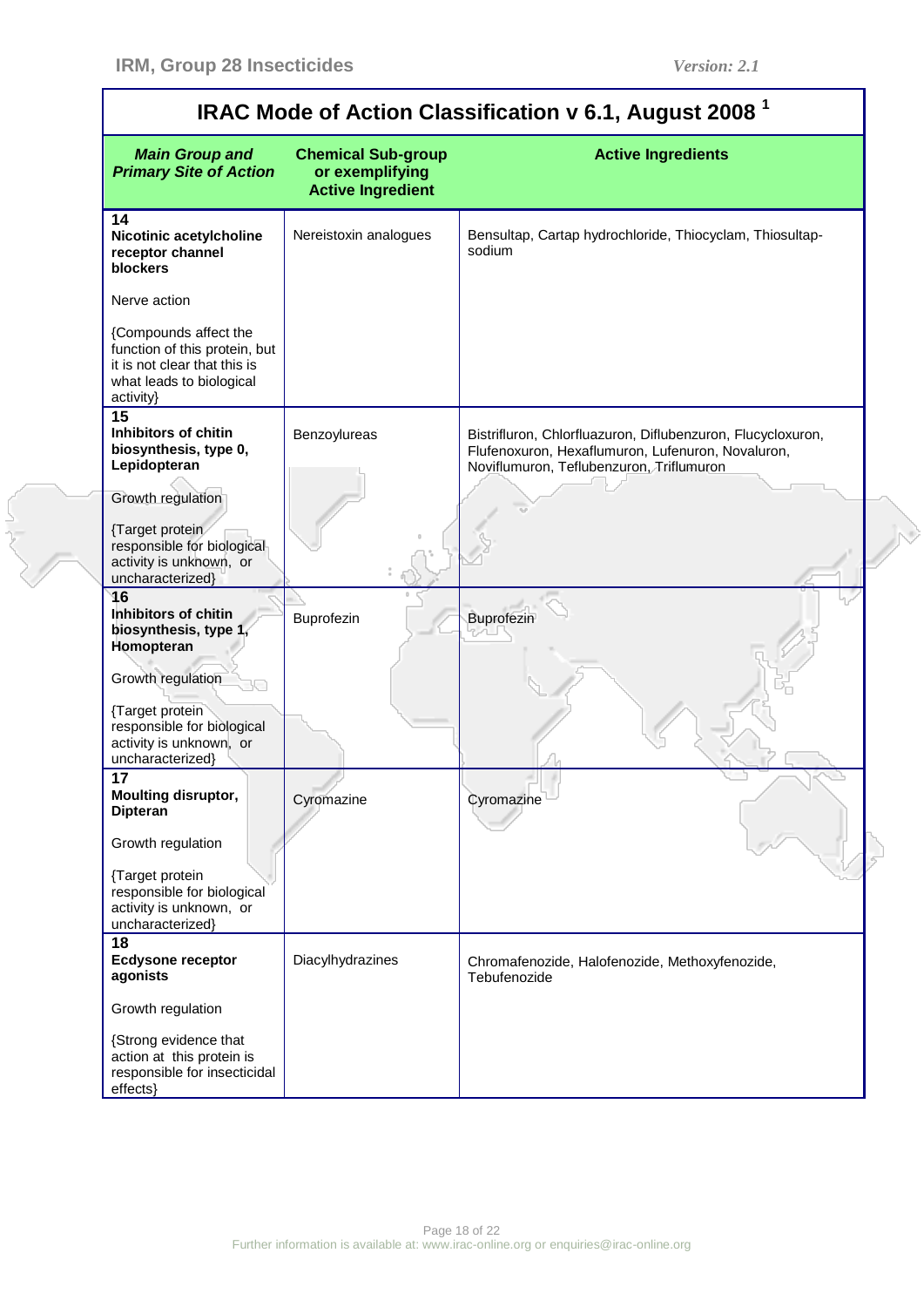$\overline{\mathsf{I}}$ 

e<br>San

| IRAC Mode of Action Classification v 6.1, August 2008                                                                     |                                                                          |                                                                                 |
|---------------------------------------------------------------------------------------------------------------------------|--------------------------------------------------------------------------|---------------------------------------------------------------------------------|
| <b>Main Group and</b><br><b>Primary Site of Action</b>                                                                    | <b>Chemical Sub-group</b><br>or exemplifying<br><b>Active Ingredient</b> | <b>Active Ingredients</b>                                                       |
| 19<br><b>Octopamine receptor</b><br>agonists                                                                              | Amitraz                                                                  | Amitraz                                                                         |
| Nerve action                                                                                                              |                                                                          |                                                                                 |
| {Good evidence that<br>action at one or more of<br>this class of protein is<br>responsible for insecticidal<br>effects}   |                                                                          |                                                                                 |
| 20<br><b>Mitochondrial complex</b><br>III electron transport<br>inhibitors (Coupling site                                 | 20A<br>Hydramethylnon                                                    | Hydramethylnon                                                                  |
| $\parallel$<br>Energy metabolism                                                                                          | 20 <sub>B</sub><br>Acequinocyl                                           | Acequinocyl                                                                     |
| {Good evidence that<br>action at this protein<br>complex is responsible for<br>insecticidal effects}                      | <b>20C</b><br>Fluacrypyrim                                               | Fluacrypyrim                                                                    |
| 21<br><b>Mitochondrial complex I</b><br>electron transport<br><b>inhibitors</b>                                           | 21A<br><b>METI</b> acaricides                                            | Fenazaquin, Fenpyroximate, Pyrimidifen, Pyridaben,<br>Tebufenpyrad, Tolfenpyrad |
| Energy metabolism<br>{Good evidence that<br>action at this protein<br>complex is responsible for<br>insecticidal effects} | $\overline{21B}$<br>Rotenone                                             | Rotenone (Derris)                                                               |
| $22*$<br>Voltage-dependent<br>sodium channel<br>blockers                                                                  | 22A<br>Indoxacarb                                                        | Indoxacarb                                                                      |
| Nerve action                                                                                                              |                                                                          |                                                                                 |
| {Good evidence that<br>action at this protein<br>complex is responsible for<br>insecticidal effects}                      | 22B<br>Metaflumizone                                                     | Metaflumizone                                                                   |
| Please see footnotes for<br>further information on sub-<br>grouping                                                       |                                                                          |                                                                                 |
| 23<br>Inhibitors of acetyl CoA<br>carboxylase.                                                                            | <b>Tetronic and Tetramic</b><br>acid derivatives                         | Spirodiclofen, Spiromesifen, Spirotetramat                                      |
| Lipid synthesis, growth<br>regulation                                                                                     |                                                                          |                                                                                 |
| {Good evidence that<br>action at this protein is<br>responsible for insecticidal<br>effects}                              |                                                                          |                                                                                 |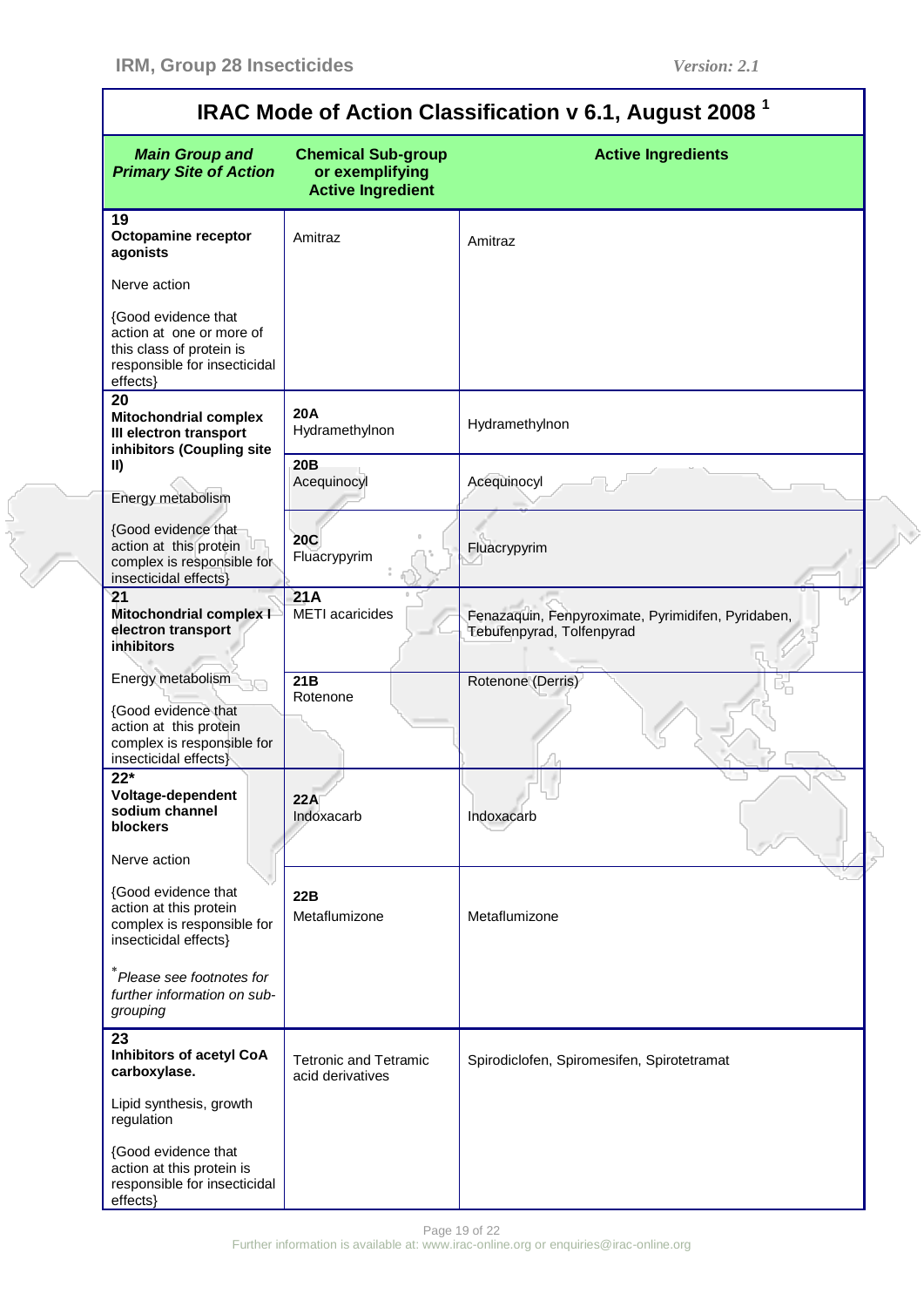| <b>MOUG OF ACTION CRESSING CITY 0.1, AUGUST 2000</b>                                                        |                                                                          |                                                                      |  |
|-------------------------------------------------------------------------------------------------------------|--------------------------------------------------------------------------|----------------------------------------------------------------------|--|
| <b>Main Group and</b><br><b>Primary Site of Action</b>                                                      | <b>Chemical Sub-group</b><br>or exemplifying<br><b>Active Ingredient</b> | <b>Active Ingredients</b>                                            |  |
| 24<br><b>Mitochondrial complex</b><br>IV electron transport<br><b>inhibitors</b>                            | 24A<br>Phosphine                                                         | Aluminium phosphide, Calcium phosphide, Phosphine, Zinc<br>phosphide |  |
| Energy metabolism                                                                                           | 24B<br>Cyanide                                                           | Cyanide                                                              |  |
| {Good evidence that<br>action at this protein<br>complex is responsible for<br>insecticidal effects}        |                                                                          |                                                                      |  |
| $\overline{25}$<br>Vacant                                                                                   |                                                                          |                                                                      |  |
| 26<br><b>Vacant</b>                                                                                         |                                                                          |                                                                      |  |
| $\overline{27}$<br><b>Vacant</b>                                                                            |                                                                          |                                                                      |  |
| 28<br><b>Ryanodine receptor</b><br>modulators                                                               | <b>Diamides</b>                                                          | Chlorantraniliprole, Flubendiamide                                   |  |
| Nerve and muscle action                                                                                     |                                                                          |                                                                      |  |
| <b>{Good evidence that</b><br>action at this protein<br>complex is responsible for<br>insecticidal effects} |                                                                          |                                                                      |  |
| un<br><b>Compounds of unknown</b>                                                                           | Azadirachtin                                                             | Azadirachtin                                                         |  |
| or uncertain mode of<br>action <sup>2</sup>                                                                 | Benzoximate                                                              | Benzoximate                                                          |  |
|                                                                                                             | <b>Bifenazate</b>                                                        | <b>Bifenazate</b>                                                    |  |
| {Target protein<br>responsible for biological                                                               | Chinomethionat                                                           | Chinomethionat                                                       |  |
| activity is unknown, or<br>uncharacterized}                                                                 | Cryolite                                                                 | Cryolite                                                             |  |
|                                                                                                             | Dicofol                                                                  | Dicofol                                                              |  |
|                                                                                                             | Pyridalyl                                                                | Pyridalyl                                                            |  |

## **IRAC Mode of Action Classification v 6.1, August 2008 <sup>1</sup>**

### **Notes to be read in association with the above classification:**

Mode of action assignments will usually involve identification of the target protein responsible for the biological effect, although groupings can be made where compounds share distinctive physiological effects and have related chemical structures.

 $1$  Inclusion of a compound in the list above does not necessarily signify regulatory approval

 $2$  A compound with an unknown or controversial mode of action or an unknown mode of toxicity will be held in category "un" until evidence becomes available to enable that compound to be assigned to a more appropriate mode of action class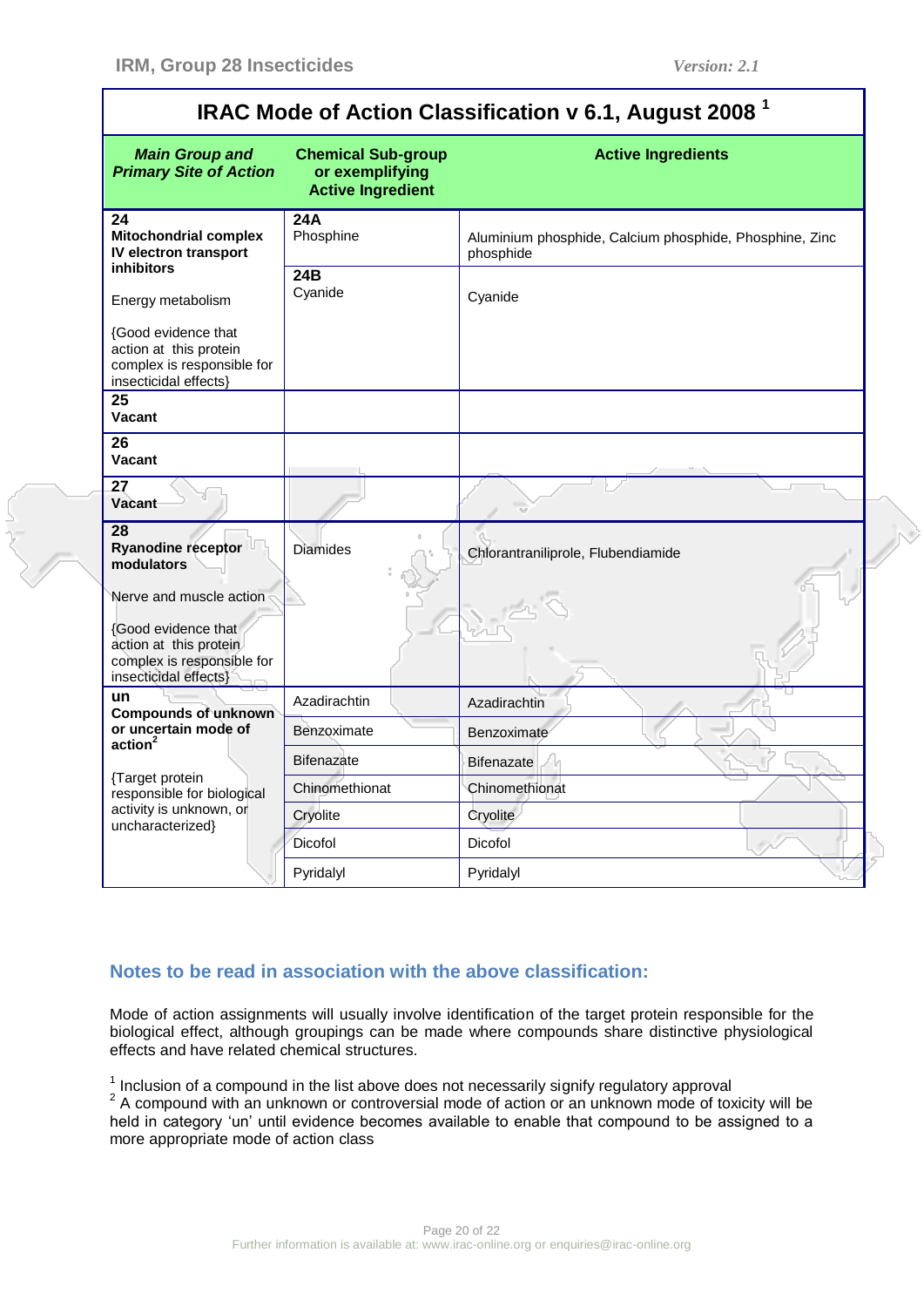### **Criteria for descriptors of the quality of mode of action information**

| {Strong evidence that action at this<br>protein (or protein complex) is<br>responsible for insecticidal effects}          | Potent effects on the function of the target protein and either<br>resistance due to mutation / overexpression / removal of this<br>protein or correlation of potency between effects on the<br>protein and biological activity for a set of analogues.                                          |
|---------------------------------------------------------------------------------------------------------------------------|--------------------------------------------------------------------------------------------------------------------------------------------------------------------------------------------------------------------------------------------------------------------------------------------------|
| {Good evidence that action at this<br>protein (or protein complex) is<br>responsible for insecticidal effects}            | Highly potent effects on the function of the protein combined<br>with clearly consistent physiological effects                                                                                                                                                                                   |
| {Compounds affect the function of this<br>protein, but it is not clear that this is<br>what leads to biological activity} | Compounds (or their metabolites) have moderate or low<br>potency on the function of the protein, and there is little or<br>no evidence associating this effect with biological activity.<br>Compounds may be grouped because of similarity of<br>structure and distinctive physiological effect. |
| Target protein responsible for<br>biological activity is unknown, or<br>uncharacterized}                                  | Compounds may be grouped because of similarity of<br>structure and distinctive physiological effect.                                                                                                                                                                                             |

#### **Sub-groups**

Sub-groups represent distinct structural classes believed to have the same mode of action. In principle, they provide a useful level of differentiation between compounds that may bind at the same target site but are nevertheless structurally different enough that the risk of metabolic cross-resistance is lower than for close chemical analogs. Subgroups are likely to be metabolized by different enzymes and may bind differently enough within the target site that the chance of selection for either metabolic or target-site resistance is reduced compared to close analogs. In the absence of other alternatives, it may be possible to rotate compounds between sub-groups if it is clear that cross resistance mechanisms do not exist in the target populations. By definition, subgroups are established to represent distinct chemical classes with a common mode of action. Whether they should be rotated or not will depend on knowledge and experience of cross-resistance patterns, resistance mechanisms, and furthermore on the pest, crop and region considered.